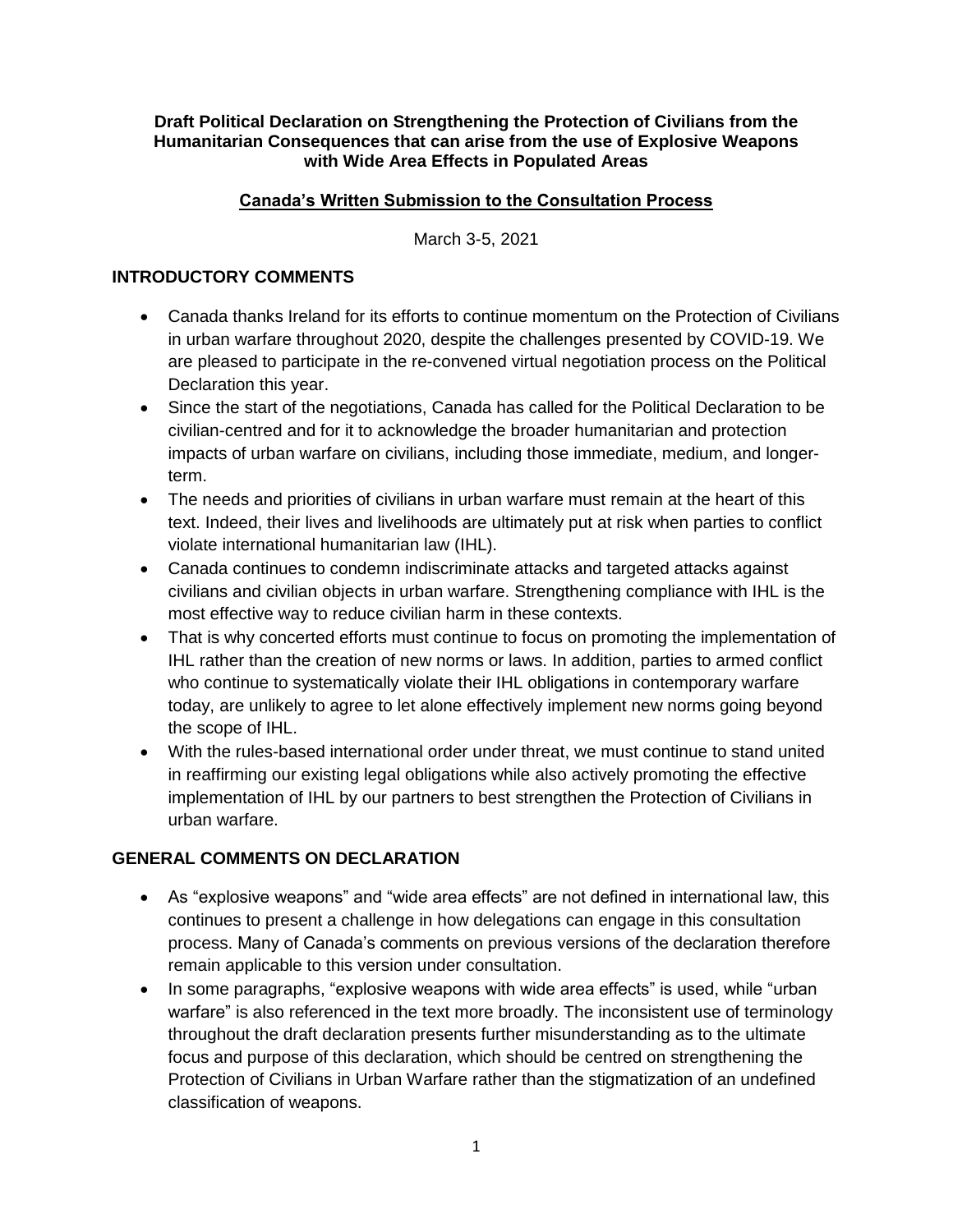- To keep the focus on the Protection of Civilians in Urban Warfare, the declaration should also:
	- $\circ$  recognize the differential impacts of armed conflict on civilians, particularly the most vulnerable;
	- $\circ$  underscore the need for dialogue with the UN, ICRC, humanitarian organizations, and civil society at all levels;
	- o highlight the importance of engagement with local communities on their protection needs and priorities while doing no harm; and
	- o support efforts to bolster civilian agency.
- Recommend changing the title of the declaration to: "Strengthening the Protection of Civilians in Urban Warfare". If the current title is retained, the addition of "indiscriminate" must be inserted before "use of explosive weapons in populated areas" to more accurately track what is precisely prohibited under IHL.
- IHL permits the lawful use of weapons by parties to an armed conflict. All weapons that appropriately discriminate between combatants and the civilian population, and between military objectives and civilian objects, are lawful. In urban warfare, improved IHL compliance by parties to a conflict can reduce the indiscriminate and targeted attacks on civilians and civilian objects, thereby limiting civilian harm. As such, Canada recommends including the qualifier 'indiscriminate' to differentiate between lawful and unlawful uses of weapons, and to better align this language to international law. The addition of "indiscriminate" must be inserted wherever "use of explosive weapons in populated areas", or other variations, are retained.
- Given Canada's view that the declaration's value lies in reaffirming our existing legal obligations while actively promoting the effective implementation of IHL to best strengthen the Protection of Civilians in urban warfare there are paragraphs on which we have very fundamental reservations as currently written (3.3 and 3.4).
- Please find below Canada's response to specific paragraphs, including a summary of positions and language proposals to enhance the declaration or account for Canadian concerns.

# **SPECIFIC LANGUAGE PROPOSALS**

# **Part A: Preamble**

# **Section 1**

*1.1 As armed conflicts become more protracted, complex, and urbanised, the risks to civilians have increased. [DEL: The causes can involve] [ADD: This is due to] a range of factors, including the [ADD: indiscriminate] use of explosive weapons with wide area effects in populated areas, [DEL: and] [ADD: which can] pose complex challenges for the protection of civilians.*

**Canada's Position:** Rationale for addition of "indiscriminate" provided in general comment section. Other proposals in this section made to improve grammatical clarity and precision of the text.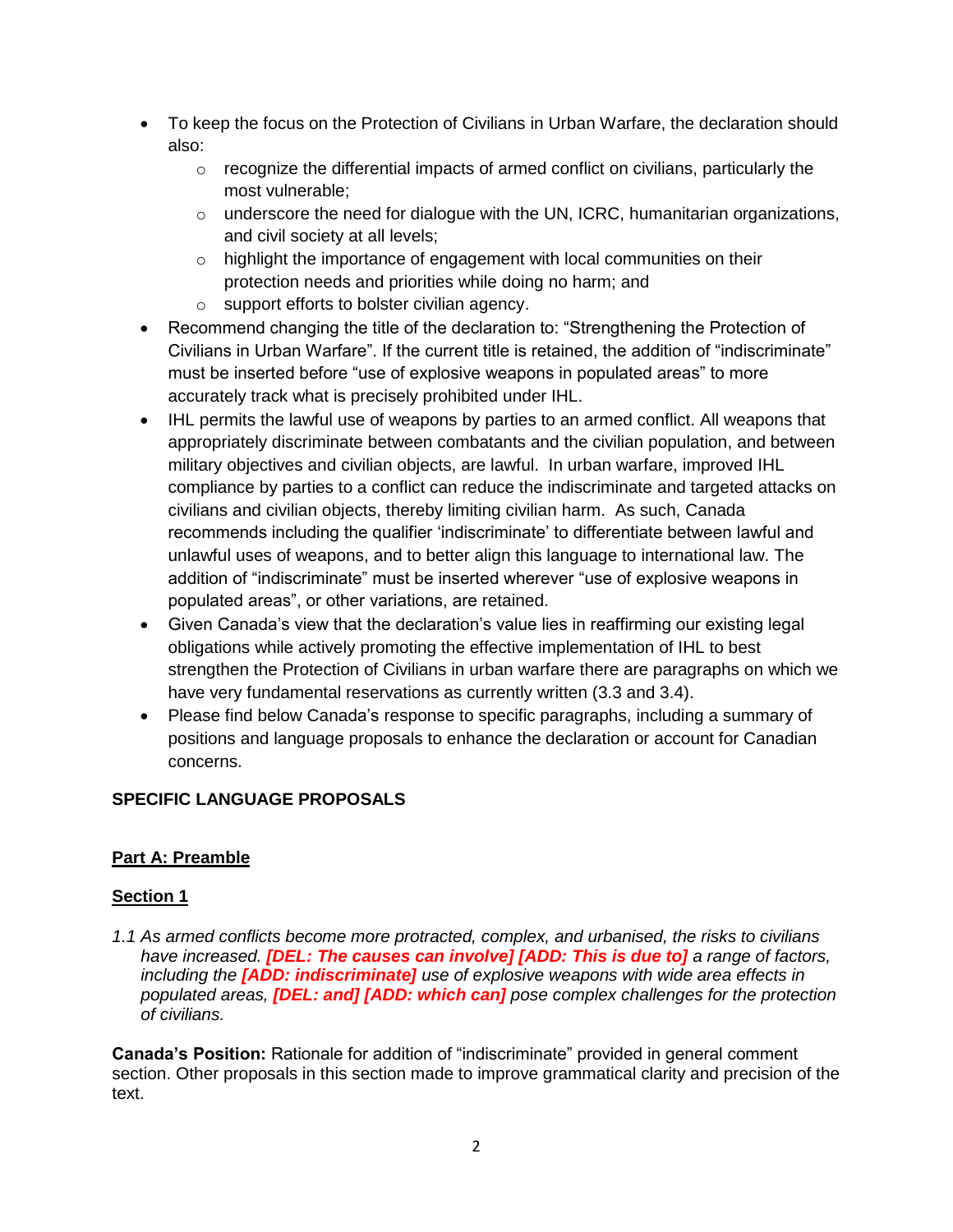*1.2: [ADD: The indiscriminate use of] explosive weapons with wide area effects can have a devastating impact on civilians and civilian objects in populated areas. Blast and fragmentation effects cause immediate deaths and injuries. Beyond these [DEL: direct] effects, civilian populations can also be exposed to severe and long-lasting [DEL: indirect effects – also referred to as 'reverberating effects'] [ADD: harm]. When critical civilian infrastructure is damaged or destroyed, such as energy networks, water and sanitation systems, the provision of essential services such as healthcare is disrupted. These services are often interconnected and, as a result, damage to one component or service can negatively affect services elsewhere, causing harm to civilians that can extend far beyond the weapon's impact area.* 

**Canada's Position:** Rationale for addition of "indiscriminate" provided in general comment section. Canada recommends deleting the term 'direct effects' since attacks and their associated effects may only be directed at combatants or military objectives. IHL prohibits directly attacking civilian populations or civilian objects, and any effects on civilian populations or civilian objects that result from the prosecution of a lawful attack must be incidental, and not excessive in relation to the anticipated military advantage gained from the attack.

Additionally, the term 'reverberating effects' is not defined in international law. IHL prohibits indiscriminate attacks that employ weapons or methods of warfare that cannot be directed at a specific military objective or whose effects cannot be sufficiently limited. Additional Protocol 1 (AP 1) Article (Art) 51 recognizes that harm to civilians and damage to civilian objects may occur as a result of a lawful attack on a military objective. Attacks that are not expected to cause incidental loss of civilian life, injury to civilians, damage to civilian objects, or a combination thereof, which would be excessive in relation to the concrete and direct military advantage anticipated, are lawful. As such, the current text does not accurately reflect the principle of proportionality as defined in IHL. Canada does not support the creation of a new standard regarding the use of weapons.

The paragraph also lacks clarity in places – what is specifically causing the damage to critical civilian infrastructure – explosive weapons? In terms of the examples at the end of the paragraph, similar effects could also result from the use of cyber operations or blockades.

*1.3: The [ADD: unlawful] destruction of housing, schools and cultural heritage sites further aggravates civilian suffering, and the natural environment can also be impacted by the [ADD: indiscriminate] use of explosive weapons with wide area effects, leading to the contamination of air, soil, groundwater, and other resources. Urban warfare can also result in psychological and psychosocial harm to civilians.*

**Canada's Position:** IHL prohibits the destruction of housing, schools and cultural heritage sites. Adding the qualifier 'unlawful' to this statement amplifies the fact that IHL already prohibits targeting these objects, and provides them with special protection (that can be lost if they are used for military means). Rationale for addition of "indiscriminate" provided in general comment section.

Canada supports reference to the adverse psychological and psychosocial harm urban warfare can cause. Mental health and psychosocial supports for affected populations are critical in armed conflict contexts. However, the placement in this paragraph is not specific to the use of explosive weapons. Consideration should be given to moving this reference to the end of 1.2.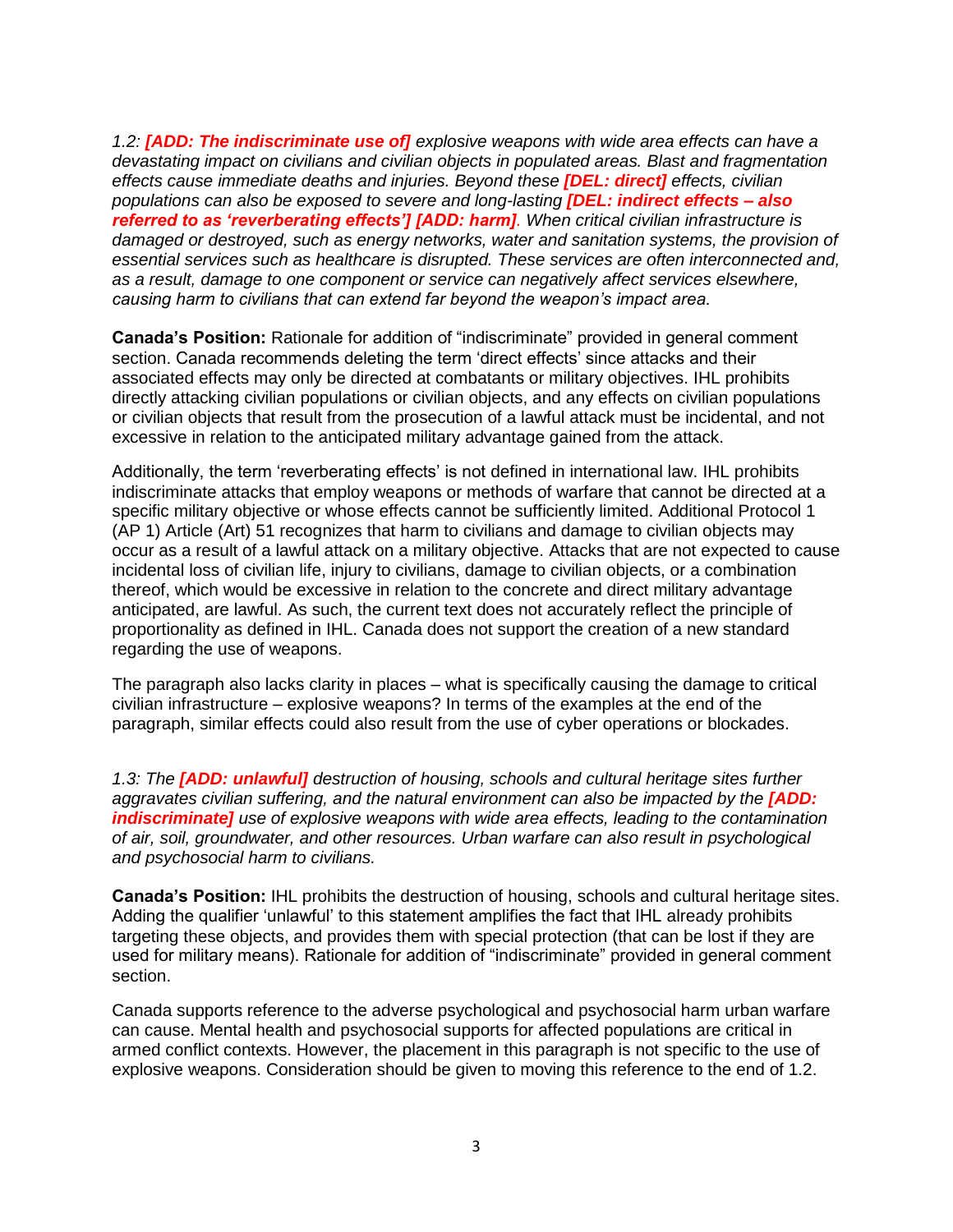*1.4 Together, these effects often result in the displacement of people within and across borders. When these effects occur they have a negative impact on progress towards the Sustainable Development Goals. Following urban armed conflict, unexploded ordnance can also [ADD: negatively impact local populations,] impede the [ADD: voluntary, safe, dignified, and sustainable] return of displaced persons and cause casualties long after hostilities have ended.*

**Canada's Position:** Proposed addition of local populations to underscore how unexploded ordnance can have serious negative impacts on populations in their immediate vicinity while also impeding the return of displaced persons, which should be done in a voluntary, safe, dignified, and sustainable way.

*1.6 Many militaries [ADD: are] already [ADD: compliant with IHL and] implement operational policies and practices designed to mitigate civilian harm, which include a detailed understanding of the effects of explosive weapons on a military target and its surrounding areas and the associated risk to civilians in populated areas. However, there is scope for practical improvements in the full implementation of, and compliance with, obligations under International Humanitarian Law, and the application and sharing of good practices. Broadening and strengthening initiatives designed to share military policies and practices on protecting civilians can support the promotion and better implementation of International Humanitarian Law.*

**Canada's Position:** Language proposal is for greater precision regarding compliance versus implementation of IHL and to highlight that many militaries do comply with IHL and already implement operational policies and practices designed to protect civilians, which actually go beyond what IHL requires.

*1.8 We welcome the on-going work of the United Nations, the International Committee of the Red Cross (ICRC) and civil society to raise awareness of the impacts and long-term humanitarian consequences that can arise from the use of explosive weapons with wide area effects in populated areas. We also welcome work to empower and amplify the voices of all those affected, including women and girls, and we encourage further research into the potential gendered impacts of the use of explosive weapons with wide area effects. We stress the imperative of addressing the short and long-term humanitarian consequences that can result from the use of explosive weapons with wide area effects arising from the conduct of hostilities, including in urban warfare.*

**Canada's Position:** As this paragraph contains several critical humanitarian priorities, Canada proposes the split of this text into two paragraphs for greater clarity and to underscore the importance of the subject matter. Canada recognizes that pre-existing social norms and inequalities can be further exacerbated during times of armed conflict and that armed conflict has differential impacts on civilians. However, civilians are not only impacted by armed conflict and beneficiaries of humanitarian assistance, but are agents of positive change in their communities. A variety of protection responses are needed depending on the context while doing no harm. The inclusion of "at all levels" is to acknowledge the efforts of these organizations not only at the international level but at the national and local level and to acknowledge that local actors are often on the front lines of protection responses in armed conflicts.

1.8 We welcome the on-going work of the United Nations, the International Committee of the Red Cross (ICRC) **[ADD: humanitarian organizations]** and civil society **[ADD: at all levels]** to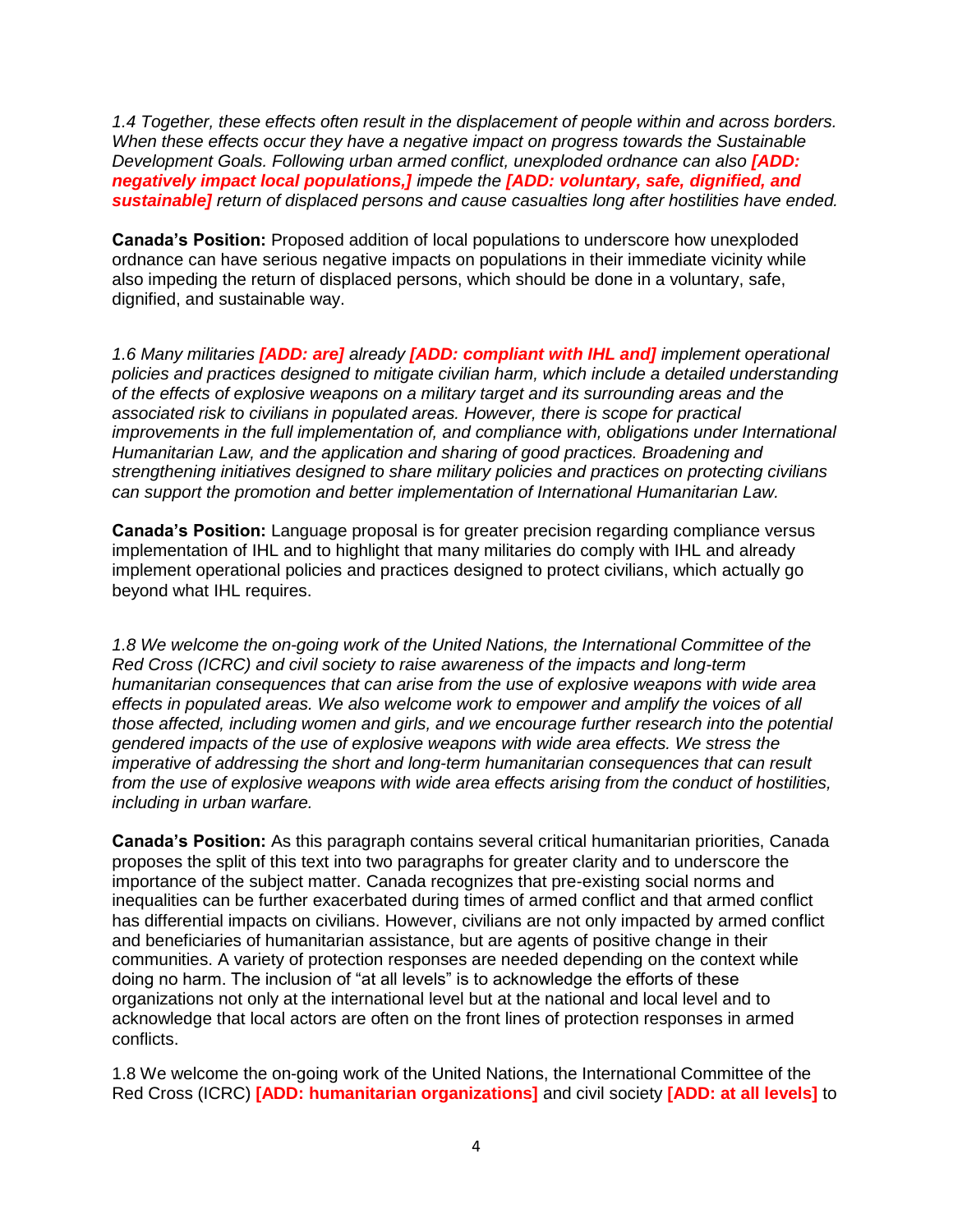raise awareness of the impacts and long-term humanitarian consequences that can arise from the **[ADD: indiscriminate]** use of explosive weapons with wide area effects in populated areas. We stress the imperative of addressing the short and long-term humanitarian consequences that can result from the **[ADD: indiscriminate]** use of explosive weapons with wide area effects arising from the conduct of hostilities, including in urban warfare.

1.8 BIS **[ADD: As pre-existing social norms and inequalities can be further exacerbated in times of armed conflict]** we **[DEL: also]** welcome work to empower and amplify the voices of all those affected, including women and girls, and we encourage further research into the potential gendered impacts of the **[ADD: indiscriminate]** use of explosive weapons with wide area effects. **[ADD: We underscore the importance of supporting civilian agency, including through community-based approaches to protection, as part of broader protection efforts]**

### **Section 2**

*2.1 We recall our obligations and commitments under applicable international law, including International Humanitarian Law and International Human Rights Law, and reaffirm our obligation to hold accountable those responsible for violations and our commitment to end impunity.*

**Canada's Position:** Canada contributes to the domestic and international fight against impunity, including in regard to war crimes. However, the phrase "our commitment to end impunity" could benefit from greater clarification in this paragraph including the legal reference.

*2.2 Existing International Humanitarian Law provides the framework to regulate the conduct of armed conflict, and is applicable to the use of [DEL: explosive weapons with wide area effects] [ADD: all weapons] in all operating environments, and to all parties to an armed conflict, including both State and non-State armed groups. We stress the importance of full compliance with International Humanitarian Law as a means to protect civilians and civilian objects and to mitigate civilian harm when conducting hostilities, in particular within populated areas.*

**Canada's Position:** As IHL is applicable to all weapons, Canada proposes the addition of "all weapons" rather than narrowing this paragraph to focus on an undefined category of weapons.

*2.3 We recall the obligations on all parties to armed conflict to comply with International Humanitarian Law when conducting hostilities in populated areas, and recall in particular the obligation to distinguish between combatants and [DEL: civilians] [ADD: civilian populations] as well as between military objectives and civilian objects; the prohibitions against indiscriminate [DEL: and disproportionate] attacks [ADD: and attacks which may be expected to cause incidental loss of civilian life, injury to civilians, damage to civilian objects, or a combination thereof, which would be excessive in relation to the concrete and direct military advantage anticipated;] and the obligation to take all [DEL: feasible] precautions [ADD: in attack that are practicable or practically possible, taking into account all circumstances ruling at the time, including humanitarian and military considerations.] We also recall the obligation under International Humanitarian Law to provide civilians with general protection against dangers arising from military operations.*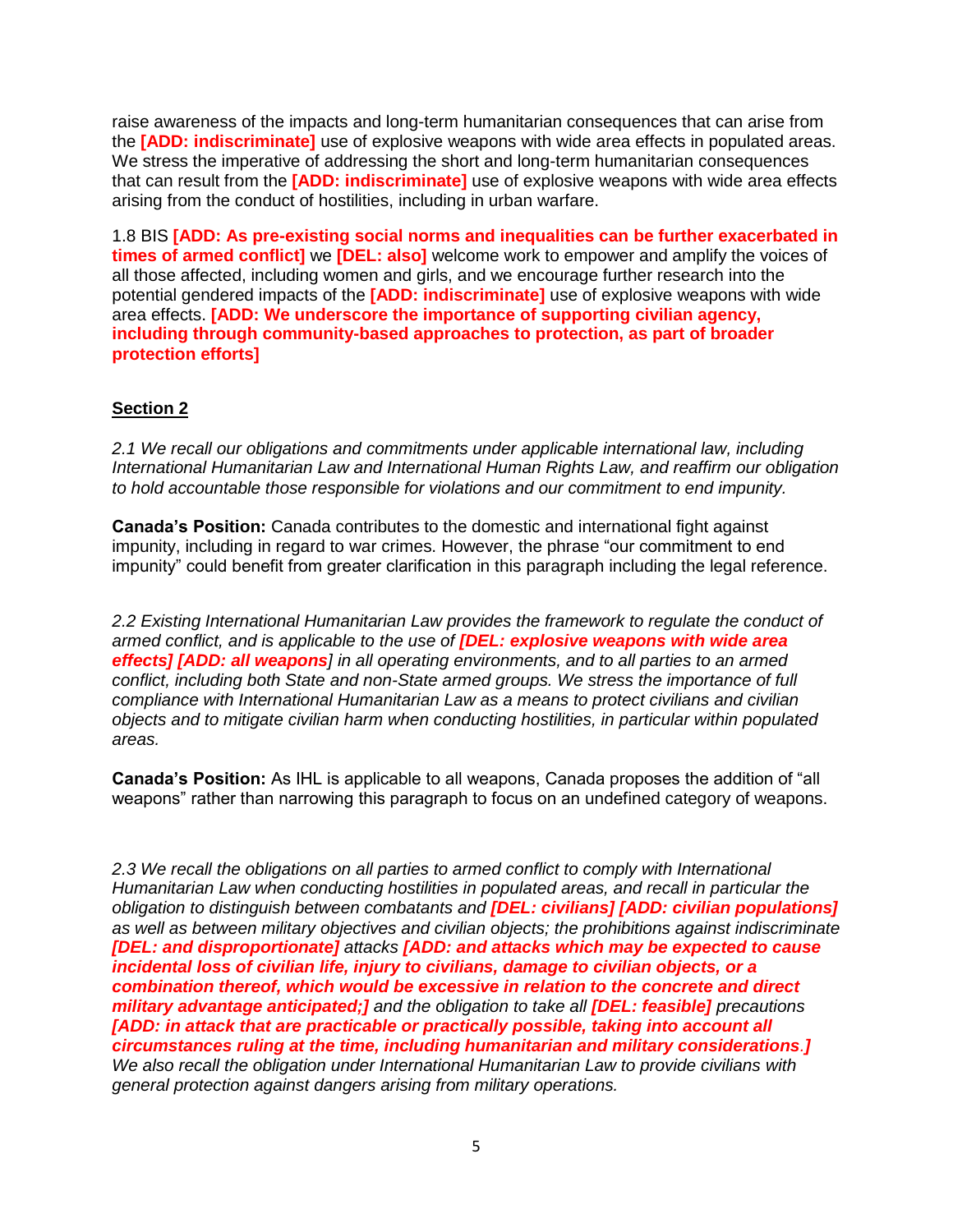**Canada's Position:** As only certain IHL obligations are referenced, care must be taken to ensure that the declaration does not develop a hierarchy of obligations. Detailed language proposals for 2.3 are as follows: Recommend use of "civilian populations" to better reflect language of Article 48 of Protocol Additional to the Geneva Conventions of 1949 (Protocol I). Article 57 of Protocol I does not speak of "disproportionality". In the previous versions of draft elements of this declaration, this language had been used without the clause "which would be excessive in relation to the concrete and direct military advantage anticipated". This should be corrected by adding the missing part, rather than using a term which does not exist in Protocol I.

Canada, as well as a number of states actively participating in this current political declaration process, formulated a reservation (Reservation of 20.11.1990) regarding the meaning of "feasible" in Protocol I: Article 41, 56, 57, 58, 78 and 86 (Meaning of "feasible"): It is the understanding of the Government of Canada that in relation to Article 41, 56, 57, 58, 78 and 86 the word "feasible" means that which is practicable or practically possible, taking into account all circumstances ruling at the time, including humanitarian and military considerations. To ensure a more inclusive process, this reservation should be reflected directly in the text of the political declaration if the intent is to include this element from Protocol I. This clause is taken from Protocol Additional to the Geneva Conventions of 1949 (Protocol I).

*2.4 We welcome the work of United Nations Security Council to strengthen the protection of civilians during armed conflict and to strengthen compliance with International Humanitarian Law, and recall to that end UNSC Resolutions on the protection of civilians in armed conflicts, including Resolution 1265 (1999), 1894 (2009) and 2417 (2018).*

**Canada's Position:** While several other UNSC resolutions on the protection of civilians could be referenced here, including UNSCR 2286 (2016), we support the current text as written in the spirit of streamlining.

### **Part B: Operative Section**

*Committed to strengthening the protection of civilians and civilian objects in armed conflict, improving compliance with applicable International Humanitarian Law, and addressing the civilian harm that can arise from the [ADD: indiscriminate] use of explosive weapons with wide area effects in populated areas, we will:*

**Canada's Position:** Rationale for addition of "indiscriminate" provided in general comment section.

### **Section 3**

*3.1 Review, develop, implement, [DEL: and] [ADD: or], where necessary, improve national policy and practice with regard to the protection of civilians during armed conflict in populated areas.*

**Canada's Position:** The need to develop, review, implement or improve national policy and practice inevitably varies among the different states involved in this consultation process. Canada proposes the replacement of "and" with "or" but would also accept the current text as drafted with the addition of "As appropriate" at the start of the paragraph.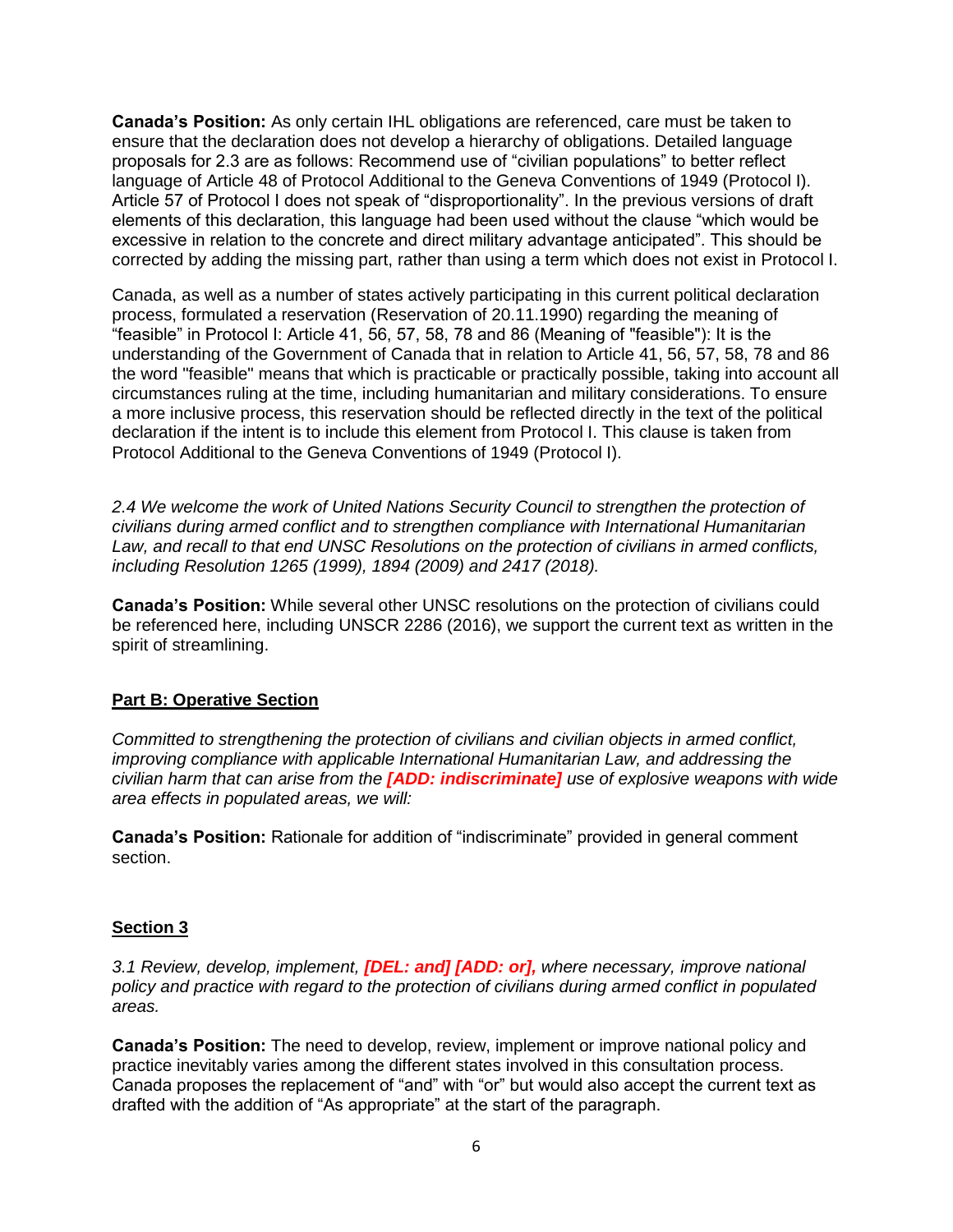*3.2 Ensure comprehensive training of our armed forces on International Humanitarian Law, [DEL: and] [ADD: including] on the [ADD: appropriate] measures and good practices to be applied during the conduct of hostilities in populated areas to protect civilians and civilian objects.*

**Canada's Position:** Proposing refinements to this paragraph to make it clear that these measures and good practices are in accordance with international humanitarian law and not separate.

*3.3 Ensure that our armed forces adopt and implement a range of policies and practices to avoid civilian harm, including by restricting the use of explosive weapons with wide area effects in populated areas, when the [ADD: incidental] effects [ADD: to the civilian population or civilian objects] [DEL: may be expected to extend beyond a military objective] [ADD: are excessive in relation to the military advantage anticipated and to ensure no indiscriminate use of explosive weapons in populated areas].* 

**Canada's Position:** Canada recognizes that the intent of this operative paragraph, and the broader declaration, is to help strengthen the Protection of Civilians during urban warfare. However, the current text does not accurately reflect the principle of proportionality as defined in IHL. This seems to be the avoidance policy restated and unnecessarily, as proper implementation of IHL as stated in section 2 would cover this. Canada does not support the creation of a new standard regarding the use of weapons. Specifically, beyond the immediate "area of a military objective" is an unknown concept in IHL. However, the concepts of "military advantage" (AP I, Art 51 (5)(b) or "military object" (AP I Art 52 (2)) are found in IHL. The desired effect to address civilian casualties is addressed in Art 51(5)(b) through "military advantage".

Canada's language proposal better aligns this paragraph to IHL. Attacks cannot be directed at civilian populations or objects, and the rule of proportionality permits attacks to have incidental effects on collateral objects and people as long as those effects are not excessive in relation to the anticipated military advantage. We would be ready to consider other formulations that reinforce existing IHL obligations.

*3.4 Ensure that our armed forces take into account the [ADD: indirect] [DEL: direct and reverberating] effects on civilians and civilian objects which can reasonably be foreseen in the planning of military operations and the execution of attacks in populated areas.*

**Canada's Position:** Canada's view is that the text as written should not be interpreted as creating new obligations beyond IHL. Additional Protocol I requires parties to conflict to avoid "an attack which may be expected to cause incidental loss of civilian life, injury to civilians, damage to civilian objects, or a combination thereof, which would be excessive in relation to the concrete and direct military advantage anticipated" (Article 51). Canada would also be open to alternative language such as: "Ensure that our armed forces adopt and implement policies and practices that minimize civilian harm".

Canada recommends deleting the term 'direct effects' since attacks and their associated effects may only be directed at combatants or military objectives. IHL prohibits directly attacking civilian populations or civilian objects, and any effects on civilian populations or civilian objects that result from the prosecution of a lawful attack must be incidental, and not excessive in relation to the anticipated military advantage gained from the attack.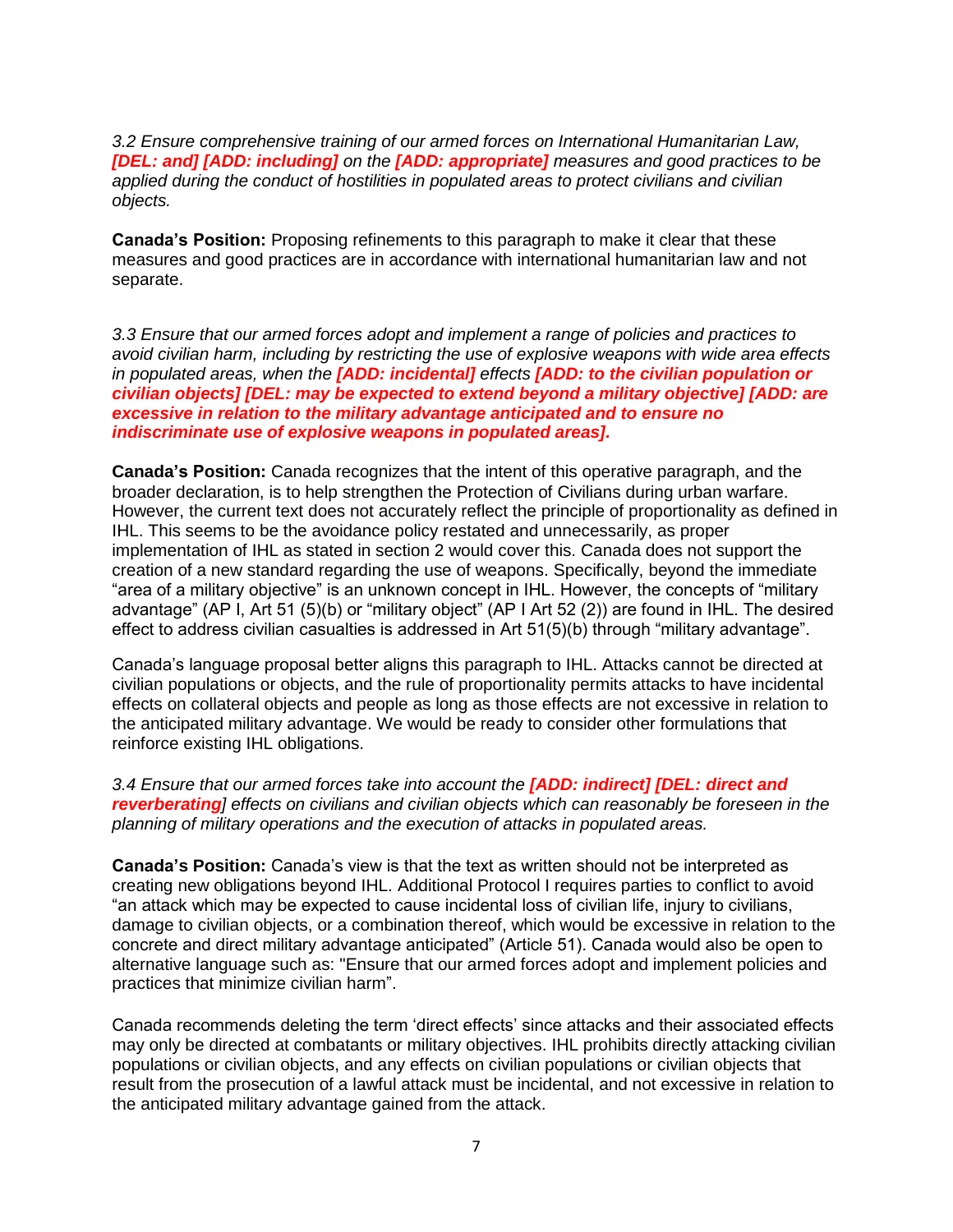Additionally, the term 'reverberating effects' is not defined in international law. IHL prohibits indiscriminate attacks that employ weapons or methods of warfare that cannot be directed at a specific military objective or whose effects cannot be sufficiently limited. AP 1 article 51 recognizes that harm to civilians and damage to civilian objects may occur as a result of a lawful attack on a military objective. Attacks that are not expected to cause incidental loss of civilian life, injury to civilians, damage to civilian objects, or a combination thereof, which would be excessive in relation to the concrete and direct military advantage anticipated, are lawful. As such, the current text does not accurately reflect the principle of proportionality as defined in IHL. Canada does not support the creation of a new standard regarding the use of weapons. Specifically, beyond the immediate "area of a military objective" is an unknown concept in IHL. However, the concepts of "military advantage" (AP 1, Art 51 (5)(b)) or "military objective" (AP 1 Art 52(2)) are found in IHL. The desired effect to address civilian casualties is addressed in Art 51(5)(b) through "military advantage." We would be ready to consider other formulations that reinforce existing IHL obligations.

*3.6 Facilitate the dissemination and understanding of International Humanitarian Law and promote its respect and implementation by all parties to armed conflict, including by non-State armed groups.*

**Canada's Position:** Canada can accept "promote its respect and implementation". However, "ensuring its respect" would not be acceptable to Canada. Canada's position is that the Common Article 1 obligation to 'ensure respect' is limited to the legal duty of States that are party to an armed conflict to ensure that its forces and third parties under its jurisdiction respect IHL as set out in the 1949 Geneva Conventions and, as applicable, Protocols I and III. As such, Canada does not support the broader interpretation of Common Article 1.

### **Section 4**

*4.2 Collect and, where possible and appropriate, share and make publicly available disaggregated data, on the [ADD: indirect] [DEL: direct and reverberating] effects on civilians of our military operations involving the use of explosive weapons with wide area effects.*

**Canada's Position:** Canada recommends deleting the term 'direct effects' since attacks and their associated effects may only be directed at combatants or military objectives. IHL prohibits directly attacking civilian populations or civilian objects, and any effects on civilian populations or civilian objects that result from the prosecution of a lawful attack must be incidental, and not excessive in relation to the anticipated military advantage gained from the attack.

Additionally, the term 'reverberating effects' is not defined in international law. IHL prohibits indiscriminate attacks that employ weapons or methods of warfare that cannot be directed at a specific military objective or whose effects cannot be sufficiently limited. AP 1 article 51 recognizes that harm to civilians and damage to civilian objects may occur as a result of a lawful attack on a military objective. Attacks that are not expected to cause incidental loss of civilian life, injury to civilians, damage to civilian objects, or a combination thereof, which would be excessive in relation to the concrete and direct military advantage anticipated, are lawful.

As such, the current text does not accurately reflect the principle of proportionality as defined in IHL. Canada does not support the creation of a new standard regarding the use of weapons. Specifically, beyond the immediate "area of a military objective" is an unknown concept in IHL. However, the concepts of "military advantage" (AP 1, Art 51 (5)(b)) or "military objective" (AP 1 Art 52(2)) are found in IHL. The desired effect to address civilian casualties is addressed in Art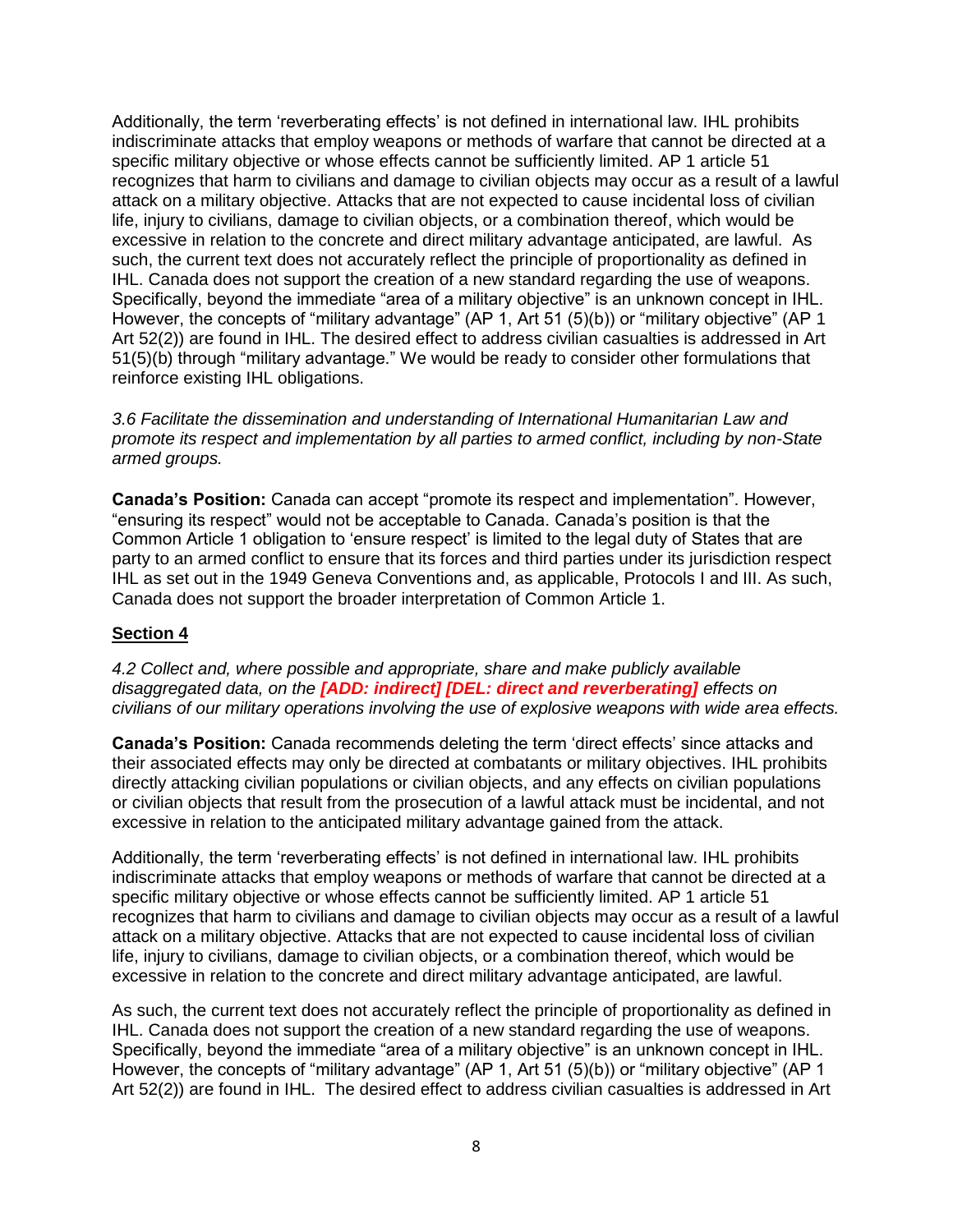51(5)(b) through "military advantage." We would be ready to consider other formulations that reinforce existing IHL obligations.

*4.3 Support the work of the United Nations, the ICRC [ADD:, humanitarian organizations] and relevant civil society organisations [ADD: at all levels] collecting [ADD: disaggregated] data on the impact on civilians of military operations involving the [ADD: indiscriminate] use of explosive weapons with wide area effects, as appropriate.*

**Canada's Position:** The inclusion of "at all levels" is to acknowledge the efforts of these organizations not only at the international level but at the national and local level and to acknowledge that local actors are often on the front lines of protection responses in armed conflicts. Proposed addition of "disaggregated" to mirror language in 4.2 for greater consistency.

*4.4 Make every effort to assist victims, their families and communities affected by armed conflict in a holistic, integrated [ADD:, participatory, gender sensitive] and non-discriminatory manner, taking account of the rights of persons with disabilities, and supporting post-conflict stabilisation.*

**Canada's Position:** Proposed addition of "participatory" and "gender sensitive" to underscore the importance of meaningful inclusion of victims, their families, and communities in decisionmaking processes regarding assistance to affected populations and the need for gender sensitive approaches to better understand and address diverse assistance needs and priorities based on gender considerations. Victim assistance in the context of the use of conventional weapons guarantees fully and meaningful participation of victims and their families.

*4.5 Support the work of the United Nations, the ICRC, [ADD: humanitarian organizations] [DEL: other qualified international organisations and relevant] [ADD: and] civil society organisations [ADD: at all levels,] as appropriate [ADD: , ] aimed at protecting and assisting civilian populations [ADD: including engaging with local communities on their protection needs and priorities,] and addressing the direct and indirect humanitarian impact that can arise from the [ADD: indiscriminate] use of explosive weapons with wide area effects in populated areas.*

**Canada's Position:** The inclusion of "at all levels" is to acknowledge the efforts of these organizations not only at the international level but at the national and local level and to acknowledge that local actors are often on the front lines of protection responses in armed conflicts. Must keep civilians and communities at the centre of this declaration. Important to recognize the distinct protection needs and priorities of local communities depending on the context and the importance of engaging with them while doing no harm. Rationale for "indiscriminate" in general comment section.

Point of clarification – 4.2 on humanitarian access in the previous version is now deleted and not reflected in this version. Canada would be grateful for clarification on the removal of reference to rapid and unimpeded humanitarian access, which is critical for the protection of civilians in urban warfare. Canada is flexible on placement and would support reference to rapid and unimpeded humanitarian access earlier in the Political Declaration.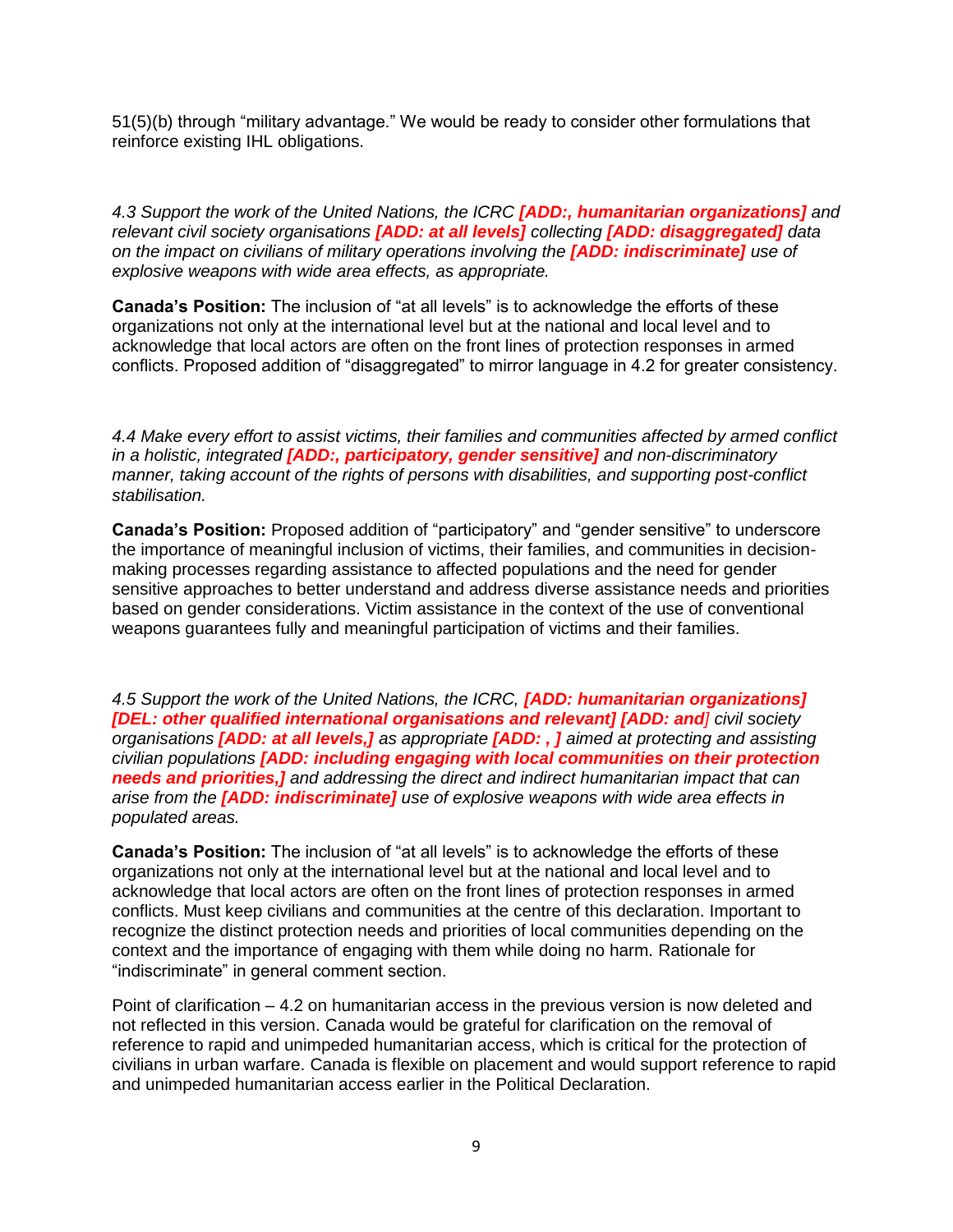*4.6 Meet on a regular basis to review the implementation of this Declaration and identify any relevant additional measures that may need to be taken to improve compliance with International Humanitarian Law and strengthen the protection of civilians and civilian objects*  with regard to the use of explosive weapons with wide area effects in populated areas. As a *starting point, a working group of interested States could agree [ADD: on] a baseline compilation of good practice, which could form the basis for structured military-to-military exchanges, workshops, and seminars.*

**Canada's Position:** Canada is concerned that engagement with the UN, ICRC, humanitarian organizations, and civil society is missing from this paragraph. These partners have extensive expertise and relevant knowledge, including from engaging directly with local communities on their protection needs and priorities. Their participation and engagement in potential next steps would be key. As such, we would be open to supporting an alternative formulation that better reflects their potential involvement. Grammatical point – addition of agree "on" a baseline compilation.

### **Projet de Déclaration politique sur le renforcement de la protection des civils contre les préjudices causés sur le plan humanitaire par l'emploi d'armes explosives à large rayon d'impact en zones peuplées**

## **Communication écrite du Canada dans le cadre du processus de consultation**

Du 3 au 5 mars 2021

## **OBSERVATIONS PRÉLIMINAIRES**

- Le Canada remercie l'Irlande pour ses efforts visant à poursuivre la dynamique de protection des civils dans les guerres urbaines tout au long de 2020, malgré les défis présentés par la COVID-19. Il est heureux de participer cette année à la reprise du processus de négociation virtuelle sur la déclaration politique.
- Depuis le début des négociations, le Canada a demandé que la déclaration politique soit centrée sur les civils et qu'elle reconnaisse les répercussions plus larges des guerres urbaines sur les civils du point de vue humanitaire et de la protection, que ce soit dans l'immédiat, à moyen terme ou à long terme.
- Les besoins et les priorités des civils dans les guerres urbaines doivent rester au cœur de ce texte. En effet, leur vie et leurs moyens de subsistance sont en fin de compte mis en danger lorsque les parties à un conflit violent le droit international humanitaire (DIH).
- Le Canada continue de condamner les attaques sans discrimination et les attaques ciblées contre des civils et des biens de caractère civil dans les guerres urbaines. Le renforcement du respect du DIH est le moyen le plus efficace de réduire les préjudices causés aux civils dans ces contextes.
- Pour cette raison, les efforts concertés doivent demeurer centrés sur la promotion de l'application du DIH plutôt que sur la création de nouvelles normes ou lois. De plus, il est peu probable que les parties à un conflit armé qui manquent systématiquement à leurs obligations en vertu du DIH dans les guerres contemporaines acceptent de nouvelles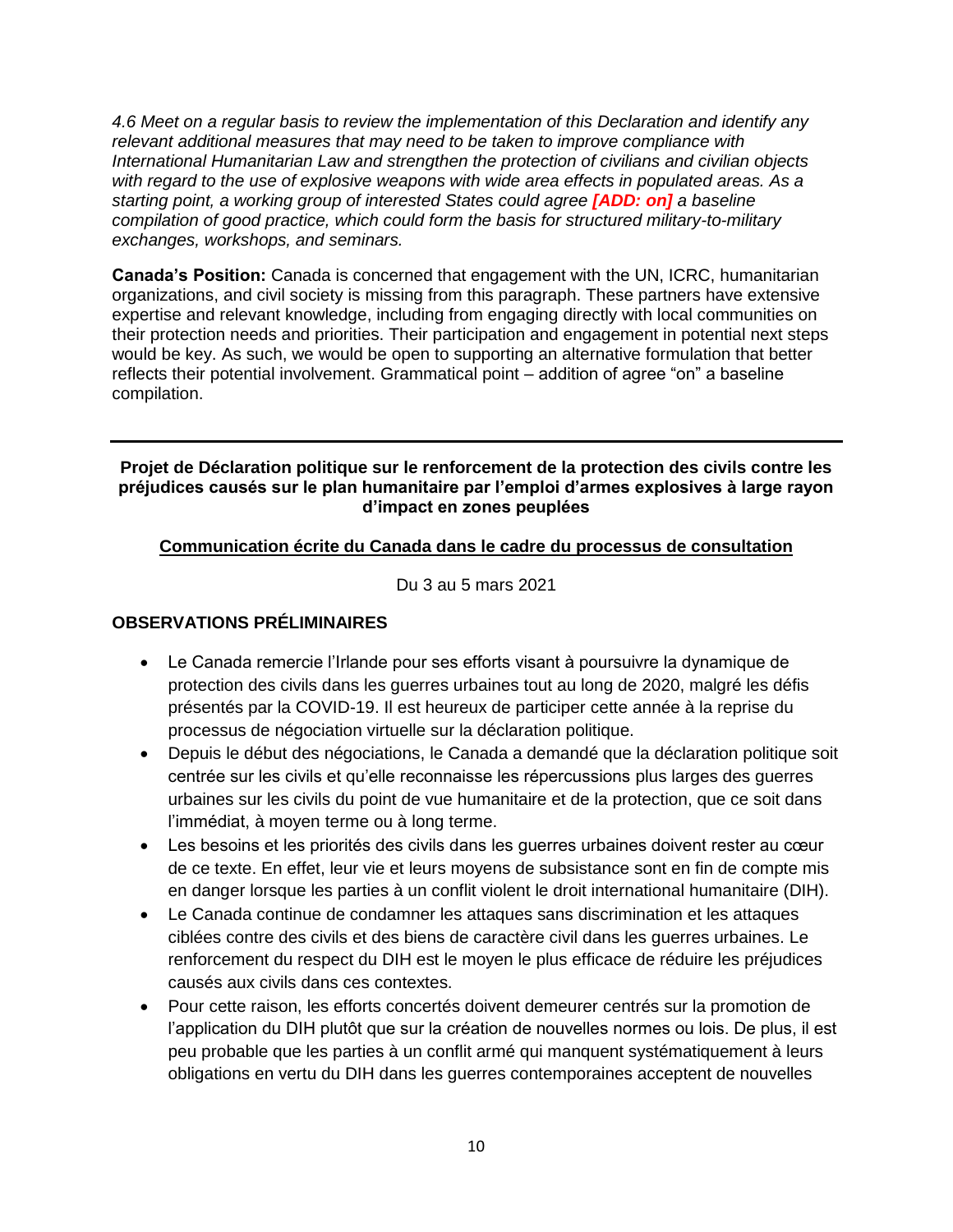normes allant au-delà du champ d'application du DIH, et encore moins de les mettre effectivement en pratique.

 Alors que l'ordre international fondé sur des règles est menacé, nous devons demeurer unis pour réaffirmer nos obligations juridiques existantes, tout en encourageant activement l'application effective du DIH par nos partenaires en vue de renforcer le plus possible la protection des civils dans les guerres urbaines.

## **OBSERVATIONS GÉNÉRALES SUR LA DÉCLARATION**

- Les expressions « armes explosives » et « à large rayon d'impact » ne sont pas définies en droit international, et cette ambiguïté continue de nuire au dialogue entre les délégations dans ce processus de consultation. Bon nombre des commentaires du Canada sur les versions antérieures de la déclaration demeurent donc applicables à cette version qui fait l'objet de consultations.
- Dans certains paragraphes, l'expression « armes explosives à large rayon d'impact » est utilisée, tandis que l'on fait également référence aux « guerres urbaines » dans le texte de manière plus générale. Le manque d'uniformité de la terminologie utilisée dans l'ensemble du projet de déclaration est une source d'ambiguïté supplémentaire quant à l'objet de cette déclaration et à son but ultime, qui devraient être axés sur le renforcement de la protection des civils dans les guerres urbaines plutôt que sur la stigmatisation d'une catégorie d'armes non définie.
- En vue de maintenir l'attention sur la protection des civils dans les guerres urbaines, la déclaration devrait également :
	- o reconnaître les répercussions distinctes qu'ont les conflits armés sur les civils, en particulier les personnes les plus vulnérables;
	- o souligner le besoin d'un dialogue entre les Nations Unies, le Comité international de la Croix-Rouge (CICR), les organisations humanitaires et la société civile, et ce, à tous les niveaux;
	- $\circ$  souligner l'importance de consulter les collectivités locales au sujet de leurs besoins et priorités en matière de protection tout en s'efforçant de ne pas nuire;
	- o soutenir les efforts visant à renforcer la participation de la société civile.
- Le Canada recommande de changer le titre de la déclaration pour : « Renforcement de la protection des civils dans les guerres urbaines ». Si le titre actuel est conservé, il faut ajouter « sans discrimination » après le mot « emploi » dans le passage « l'emploi d'armes explosives en zones peuplées » de façon à indiquer avec plus d'exactitude ce qui est précisément interdit en vertu du DIH.
- Le DIH autorise l'utilisation légitime d'armes par les parties à un conflit armé. Toutes les armes qui font une discrimination appropriée entre les combattants et la population civile, et entre les objectifs militaires et les biens de caractère civil, sont légitimes. Dans les guerres urbaines, un meilleur respect du DIH par les parties à un conflit peut réduire les attaques sans discrimination et ciblées contre les civils et les biens de caractère civil, ce qui vient limiter les préjudices causés aux civils. À ce titre, le Canada recommande d'inclure le qualificatif « sans discrimination » pour différencier les utilisations légitimes et illégitimes des armes et pour mieux faire correspondre ce libellé au droit international.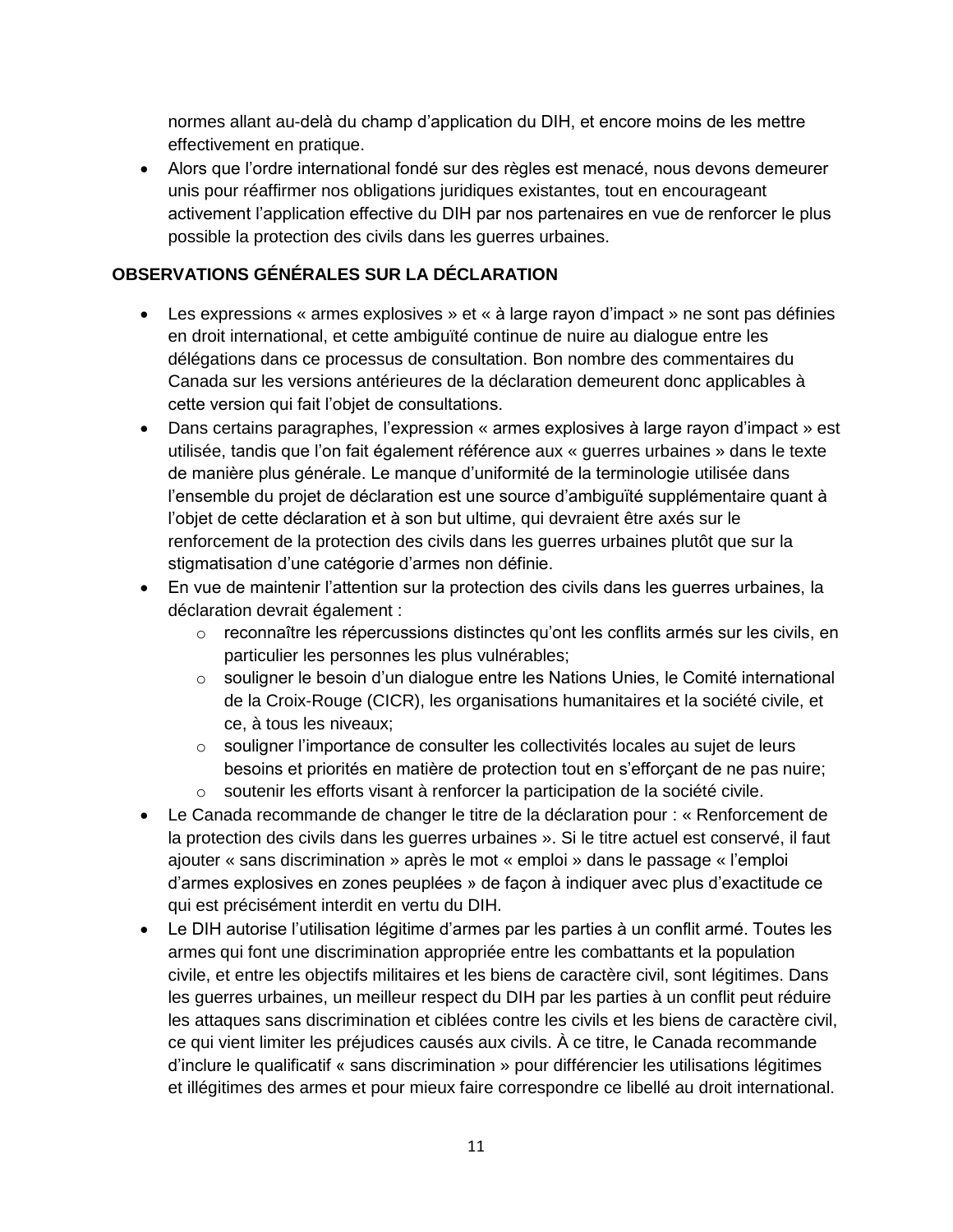Il convient d'ajouter « sans discrimination » partout où le passage « l'emploi d'armes explosives en zones peuplées » ou d'autres variantes sont conservés.

- Le Canada estime que la valeur de la déclaration réside dans la réaffirmation de nos obligations juridiques existantes conjointement avec la promotion active de l'application effective du DIH en vue de renforcer le plus possible la protection des civils dans les guerres urbaines, et c'est à ce titre qu'il tient à exprimer ses réserves fondamentales quant à la teneur actuelle de certaines dispositions (3.3 et 3.4).
- Le Canada présente ci-dessous ses observations sur des dispositions précises, y compris un résumé de ses positions et des propositions visant à améliorer le libellé de la déclaration ou à tenir compte des préoccupations canadiennes.

## **PROPOSITIONS PRÉCISES SUR LE LIBELLÉ**

### **Partie A : Préambule**

### **Section 1**

*1.1 À mesure que les conflits armés se prolongent, se complexifient et s'urbanisent, les risques pour les civils augmentent. [SUPPRIMER : Les causes peuvent comprendre] [AJOUTER : Cela est dû à] un éventail de facteurs, notamment l'utilisation [AJOUTER : sans discrimination] d'armes explosives à large rayon d'impact dans les zones peuplées, [SUPPRIMER : et] [AJOUTER : ce qui peut] poser des défis complexes pour la protection des civils.*

**Position du Canada :** La justification pour l'ajout de l'expression « sans discrimination » est fournie dans la section consacrée aux observations générales. D'autres propositions formulées dans cette section visent à améliorer la clarté grammaticale et la précision du texte.

*1.2 : [AJOUTER : L'utilisation sans discrimination] d'armes explosives à large rayon d'impact peut avoir des effets dévastateurs sur les civils et les biens de caractère civil dans les zones peuplées. Les explosions et les effets de fragmentation causent des blessures et des décès immédiats. Au-delà de ces effets [SUPPRIMER : directs], les populations civiles peuvent également être exposées à des [SUPPRIMER : effets indirects, également appelés « effets multipliés »,] [AJOUTER : préjudices] graves et durables. Lorsque des infrastructures civiles essentielles sont endommagées ou détruites, comme des réseaux énergétiques, des systèmes d'approvisionnement en eau et d'assainissement, la fourniture de services essentiels comme les soins de santé est perturbée. Ces services sont souvent interconnectés et, par conséquent, les dommages causés à une composante ou à un service peuvent avoir une incidence négative sur les services ailleurs, causant des préjudices aux civils qui peuvent s'étendre bien au-delà de la zone d'impact de l'arme.*

**Position du Canada :** La justification pour l'ajout de l'expression « sans discrimination » est fournie dans la section consacrée aux observations générales. Le Canada recommande de supprimer le terme « effets directs » puisque les attaques et leurs effets connexes ne peuvent viser que des combattants ou des objectifs militaires. Le DIH interdit d'attaquer directement des populations civiles ou des biens de caractère civil, et tout effet sur ceux-ci résultant de la poursuite d'une attaque légitime doit être accidentel et non excessif par rapport à l'avantage militaire escompté de l'attaque.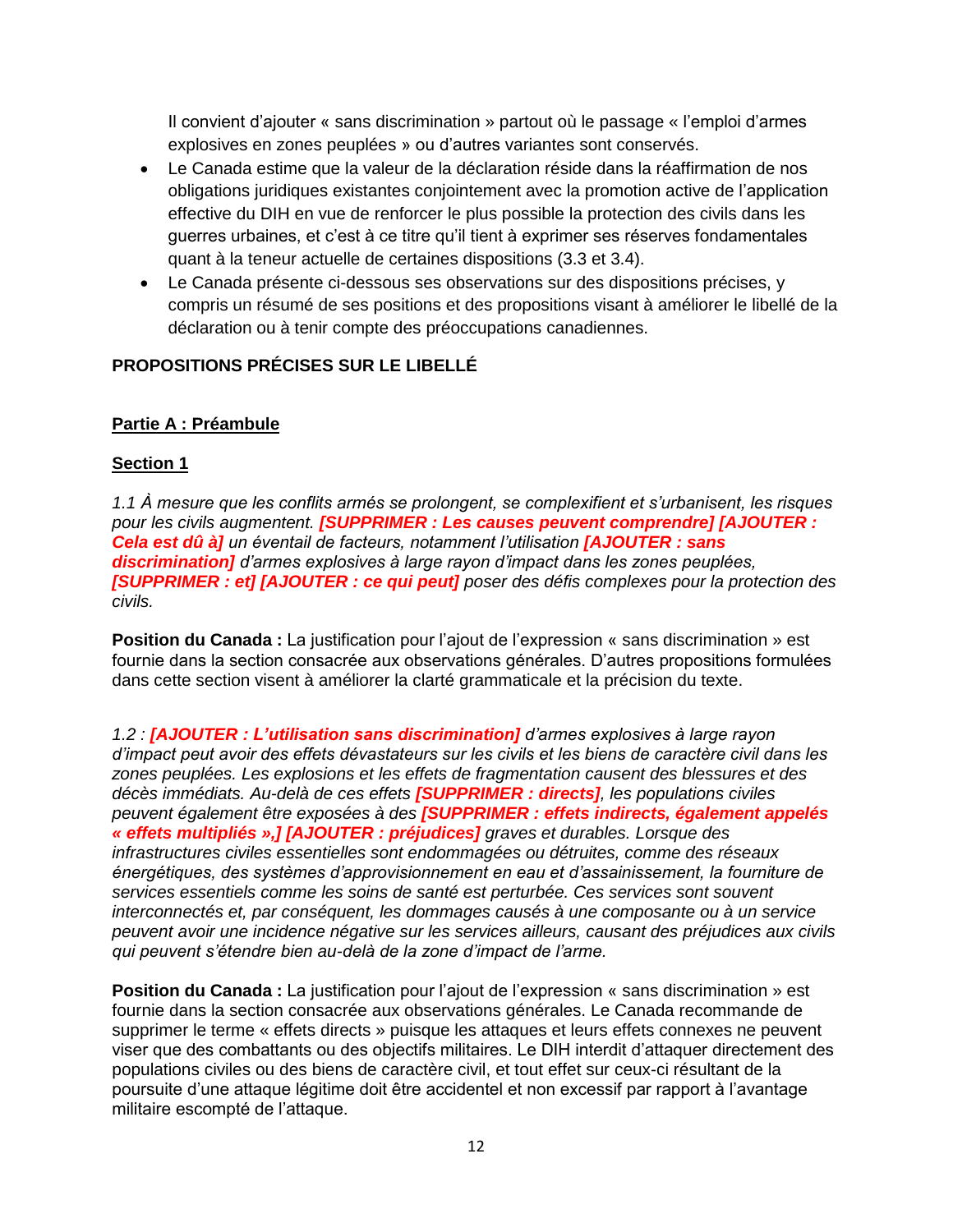En outre, le terme « effets démultipliés » n'est pas défini en droit international. Le DIH interdit les attaques sans discrimination qui font usage d'armes ou de méthodes de guerre qui ne peuvent être dirigées contre un objectif militaire spécifique ou dont les effets ne peuvent être suffisamment limités. L'article 51 du Protocole additionnel 1 (PA 1) reconnaît que des préjudices aux civils et des dommages aux biens de caractère civil peuvent résulter d'une attaque légitime contre un objectif militaire. Une attaque qui ne risquerait pas de causer accidentellement des pertes en vies humaines dans la population civile, des blessures aux personnes civiles ou une combinaison de ces pertes et dommages qui seraient excessifs par rapport à l'avantage militaire concret et direct attendu est légitime. Ainsi, le texte actuel ne reflète pas avec exactitude le principe de proportionnalité tel qu'il est défini en DIH. Le Canada n'est pas favorable à la création d'une nouvelle norme concernant l'utilisation des armes.

Le paragraphe manque également de clarté par endroits. Qu'est-ce qui cause spécifiquement des dommages aux infrastructures civiles essentielles? Les armes explosives? En ce qui concerne les exemples à la fin du paragraphe, des effets similaires pourraient également résulter de l'utilisation d'opérations de cybersécurité ou de blocus.

*1.3 La destruction [AJOUTER : illégale] de logements, d'écoles et de sites du patrimoine culturel aggrave encore les souffrances des civils, et l'environnement naturel peut également être affecté par l'utilisation [AJOUTER : sans discrimination] d'armes explosives à large rayon d'impact, ce qui entraîne la contamination de l'air, du sol, des eaux souterraines et d'autres ressources. Les guerres urbaines peuvent aussi causer aux civils des préjudices psychologiques et psychosociaux.*

**Position du Canada :** Le DIH interdit la destruction de logements, d'écoles et de sites du patrimoine culturel. L'ajout du qualificatif « illégal » à cette déclaration amplifie le fait que le DIH interdit déjà de cibler ces objets et leur fournit une protection spéciale (qui peut être perdue s'ils sont utilisés à des fins militaires). La justification pour l'ajout de l'expression « sans discrimination » est fournie dans la section consacrée aux observations générales.

Le Canada est d'accord avec la référence que les guerres urbaines peuvent causer des préjudices psychologiques et psychosociaux néfastes. La santé mentale et le soutien psychosocial des populations touchées sont essentiels dans les situations de conflit armé. Toutefois, le placement dans ce paragraphe n'est pas spécifique à l'utilisation d'armes explosives. Il faudrait envisager de déplacer cette référence à la fin du point 1.2.

*1.4 Ensemble, ces effets entraînent souvent le déplacement de personnes à l'intérieur et à*  l'extérieur des frontières. Lorsque ces effets ont lieu, ils peuvent nuire aux progrès vers l'atteinte *des objectifs de développement durable. Après un conflit armé en zones urbaines, les munitions explosives non explosées peuvent également [AJOUTER : entraîner des répercussions négatives sur les populations locales,] nuire au retour des personnes déplacées [AJOUTER : en toute sécurité, dans la dignité et de façon volontaire et durable] et faire des victimes longtemps après la fin des hostilités.*

**Position du Canada :** Le Canada propose d'inclure les populations locales dans le libellé pour souligner à quel point les munitions explosives non explosées peuvent avoir des répercussions négatives graves sur les populations et leurs environs immédiats, et nuire au retour des personnes déplacées, qui devrait se faire en toute sécurité, dans la dignité et de façon volontaire et durable.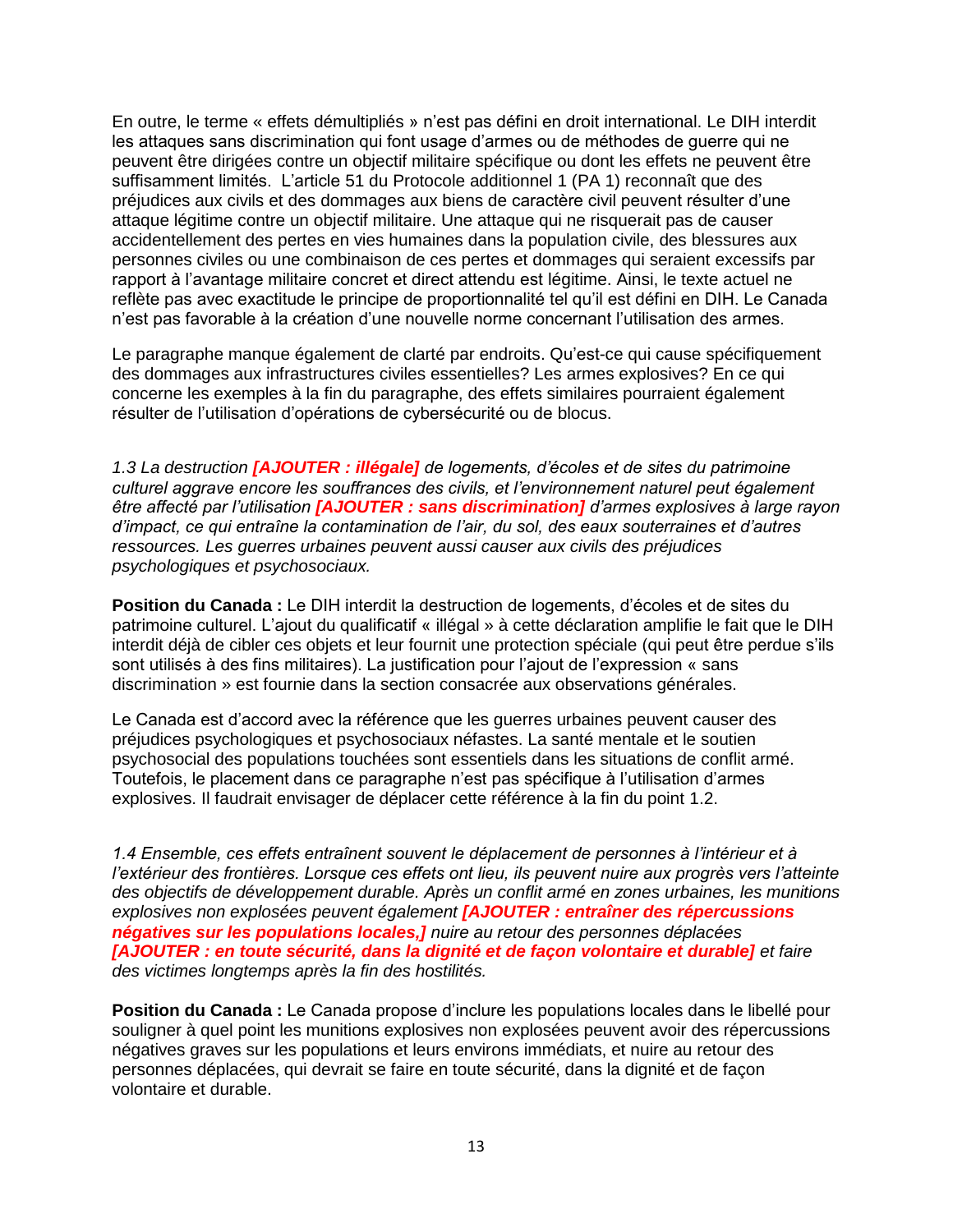*1.6 De nombreuses forces armées [AJOUTER : se conforment déjà au DIH et] mettent en œuvre des politiques et des pratiques opérationnelles visant à atténuer les préjudices causés aux civils, qui comprennent une compréhension détaillée des effets des armes explosives sur une cible militaire et ses zones environnantes et du risque associé pour les civils dans les zones peuplées. Toutefois, il est possible de concrètement améliorer la mise en œuvre intégrale et le respect des obligations en vertu du droit international humanitaire, ainsi que l'application et le partage des bonnes pratiques. L'élargissement et le renforcement des initiatives visant à échanger des politiques et des pratiques militaires en matière de protection des civils peuvent améliorer la promotion et l'application du droit international humanitaire.*

**Position du Canada :** La proposition quant au libellé vise à préciser la définition de la conformité par rapport à la mise en œuvre du DIH et à souligner que de nombreuses forces militaires respectent le DIH et appliquent déjà des politiques et des pratiques opérationnelles conçues pour protéger les civils qui vont au-delà de ce que le DIH exige.

*1.8 Nous félicitons les Nations Unies, le Comité international de la Croix-Rouge (CICR) et la société civile pour leurs efforts constants visant à mieux faire connaître les impacts et les conséquences humanitaires à long terme qui peuvent découler de l'emploi d'armes explosives à large rayon d'impact en zones peuplées. Nous saluons également les travaux visant à amplifier la voix de toutes les personnes touchées, notamment les femmes et les filles, et à leur donner plus de moyens d'agir, et nous encourageons la poursuite des recherches sur les effets possibles de l'utilisation d'armes explosives à large rayon d'impact, qui risquent d'être différents pour les hommes et les femmes. Nous soulignons qu'il est impératif de s'attaquer aux conséquences humanitaires à court et à long terme qui peuvent résulter de l'utilisation d'armes explosives à large rayon d'impact dans la conduite des hostilités, notamment dans les guerres urbaines.*

**Position du Canada :** Comme cette disposition contient plusieurs priorités humanitaires critiques, le Canada propose de diviser ce texte en deux pour améliorer sa clarté et pour souligner l'importance du sujet. Le Canada reconnaît que les normes sociales et les inégalités préexistantes peuvent être exacerbées en période de conflit armé, et que les conflits armés ont des répercussions distinctes sur les civils. Cependant, les civils ne sont pas que des victimes des conflits armés et des bénéficiaires d'aide humanitaire, mais également des agents de changement positif dans leurs collectivités. Il importe de mettre en œuvre une gamme d'interventions en matière de protection en fonction du contexte, en veillant à ne pas nuire. L'inclusion du segment « à tous les niveaux » vise à reconnaître les efforts de ces organisations non seulement au niveau international, mais aussi aux niveaux national et local, et à reconnaître que les acteurs locaux sont souvent en première ligne des interventions en matière de protection dans les conflits armés.

1.8 Nous félicitons les Nations Unies, le Comité international de la Croix-Rouge (CICR) **[AJOUTER : , les organisations humanitaires]** et la société civile **[AJOUTER : à tous les niveaux]** pour leurs efforts constants visant à faire mieux connaître les impacts et les conséquences humanitaires à long terme qui peuvent découler de l'emploi **[AJOUTER : sans discrimination]** d'armes explosives à large rayon d'impact en zones peuplées. Nous soulignons qu'il est impératif de s'attaquer aux conséquences humanitaires à court et à long terme qui peuvent résulter de l'utilisation **[AJOUTER : sans discrimination]** d'armes explosives à large rayon d'impact dans la conduite des hostilités, notamment dans les guerres urbaines.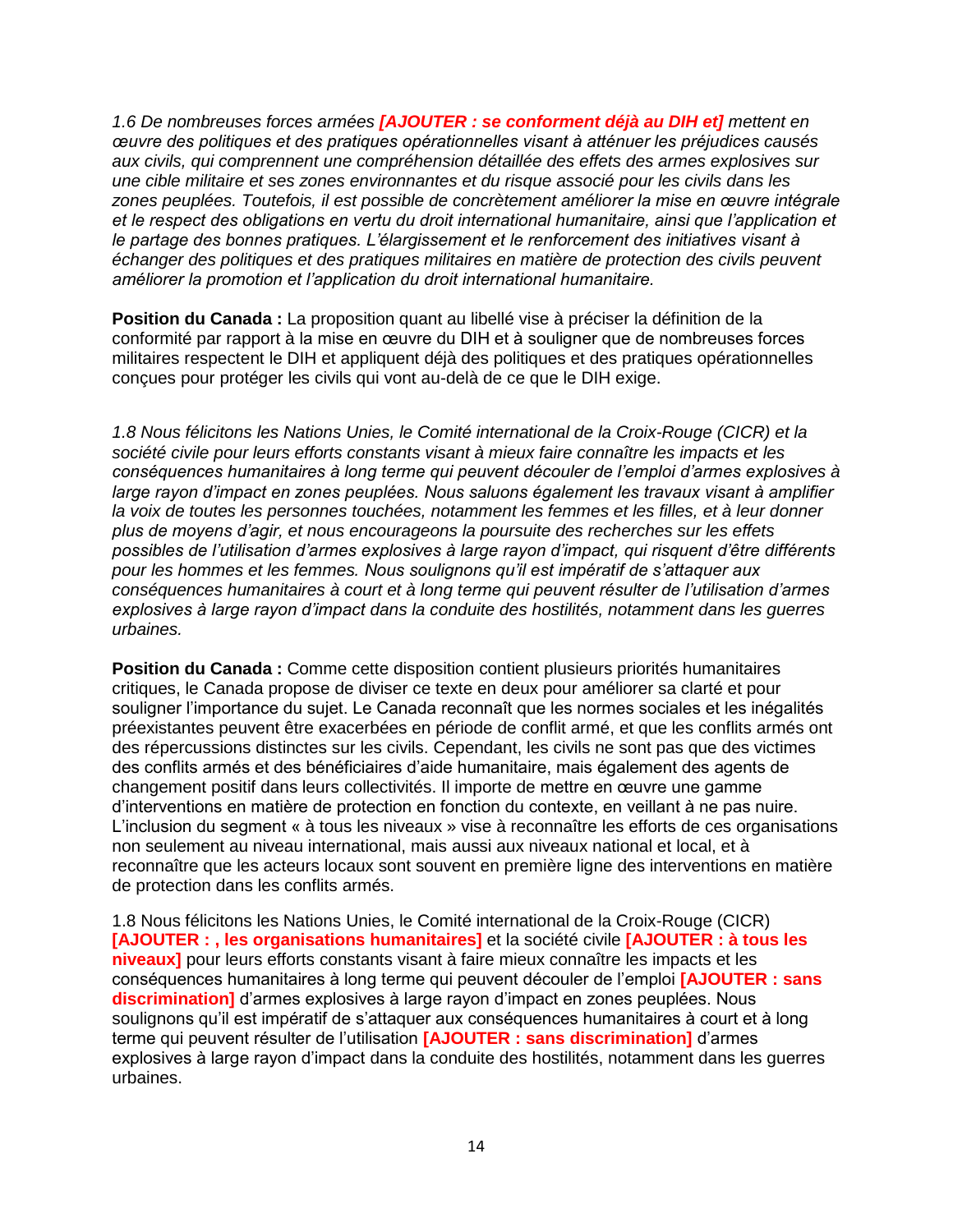1.8 BIS **[AJOUTER : Comme les normes et les inégalités sociales préexistantes peuvent être exacerbées en période de conflit armé,] [SUPPRIMER : De plus,]** nous accueillons favorablement les travaux visant à amplifier la voix de toutes les personnes touchées, notamment les femmes et les filles, et à leur donner plus de moyens d'agir, et nous encourageons la poursuite de la recherche sur les effets possibles différents de l'utilisation **[AJOUTER : sans discrimination]** d'armes explosives à large rayon d'impact pour les hommes et les femmes. **[AJOUTER : Nous soulignons l'importance d'appuyer la participation de la société civile, notamment par la prise de mesures de protection au sein de la collectivité qui s'inscrivent dans les efforts plus vastes de protection.]**

### **Section 2**

*2.1 Nous rappelons nos obligations et engagements en vertu du droit international applicable, notamment le droit international humanitaire et le droit international des droits de l'homme, et réaffirmons notre obligation de tenir pour responsables les auteurs de violations et notre engagement à mettre fin à l'impunité.*

**Position du Canada :** Le Canada contribue à la lutte nationale et internationale contre l'impunité, notamment en ce qui concerne les crimes de guerre. Toutefois, l'expression « notre engagement à mettre fin à l'impunité » pourrait bénéficier d'une plus grande précision dans ce paragraphe, dont la référence juridique.

*2.2 Le droit international humanitaire établit le cadre pour régir la conduite des conflits armés et s'applique à l'emploi [SUPPRIMER : d'armes explosives à large rayon d'impact] [AJOUTER : de toutes les armes] dans tous les environnements d'opérations et par toutes les parties à un conflit armé, notamment les groupes armés étatiques et non étatiques. Nous soulignons qu'il importe de respecter pleinement le droit international humanitaire comme moyen de protéger les civils et les biens civils et d'atténuer les préjudices causés aux civils au cours de la conduite des hostilités, en particulier dans les zones peuplées.*

**Position du Canada :** Comme le DIH s'applique à toutes les armes, le Canada propose d'ajouter « de toutes armes » plutôt que de restreindre la portée de la disposition à une catégorie d'armes non définie.

*2.3 Nous rappelons l'obligation de toutes les parties à un conflit armé de se conformer au droit international humanitaire lorsqu'ils prennent part à des hostilités en zones peuplées, et particulièrement l'obligation d'établir une distinction entre les combattants et les [SUPPRIMER : civils] [AJOUTER : populations civiles], ainsi qu'entre les objectifs militaires et les biens de caractère civil; l'interdiction de mener une attaque sans discrimination [SUPPRIMER : et disproportionnée] et [AJOUTER : une attaque dont on peut attendre qu'elle cause incidemment des pertes en vies humaines dans la population civile, des blessures aux personnes civiles, des dommages aux biens de caractère civil, ou une combinaison de ces pertes et dommages, qui seraient excessifs par rapport à l'avantage militaire concret et direct attendu]; et l'obligation de prendre toutes les précautions [SUPPRIMER : réalisables] [AJOUTER : pratiques ou pratiquement possibles compte tenu de toutes les circonstances du moment, y compris des considérations humanitaires et militaires].*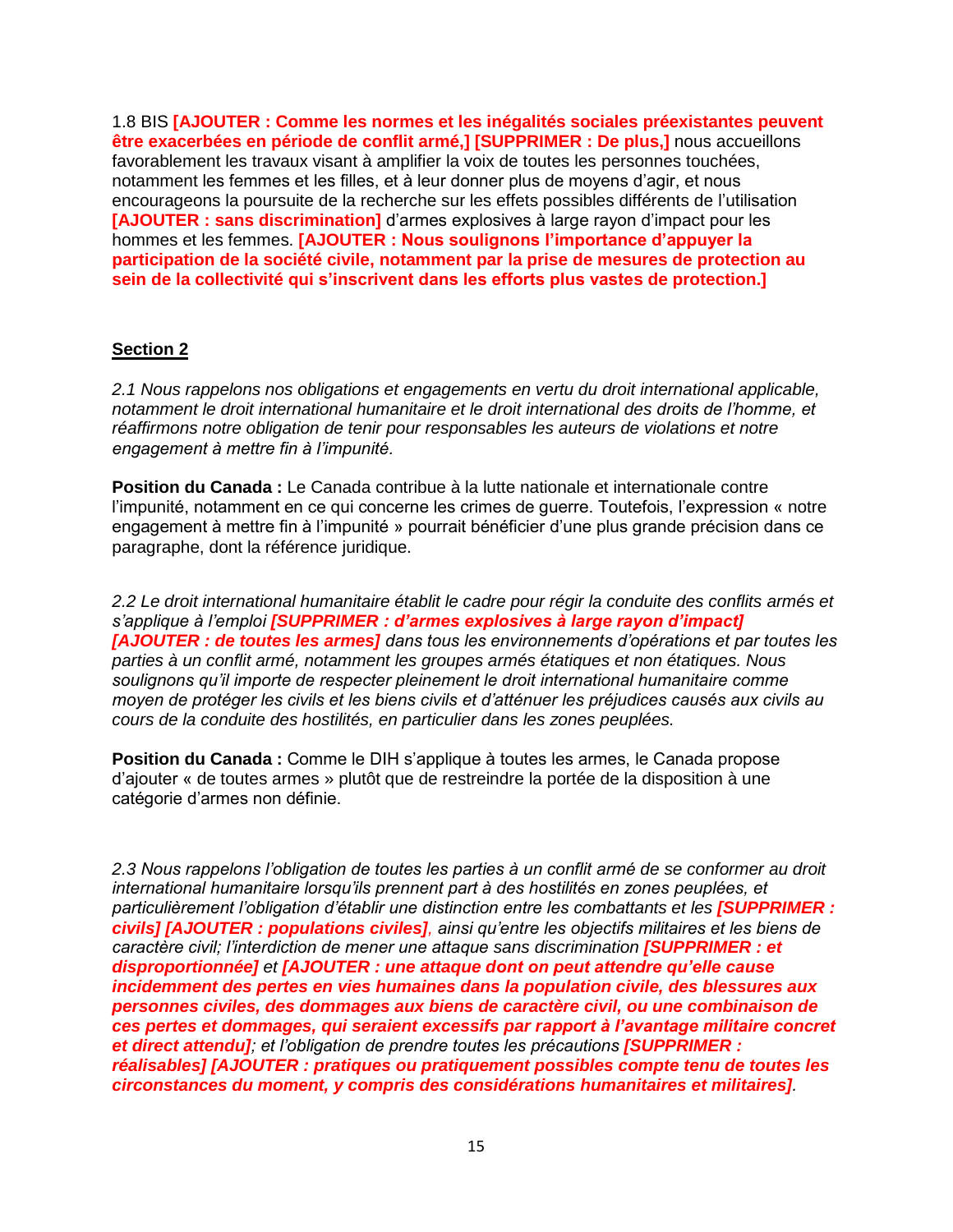*Nous rappelons aussi l'obligation, en vertu du droit international humanitaire, d'assurer une protection générale pour tous les civils contre les dangers provenant d'opérations militaires.*

**Position du Canada :** Comme seules certaines obligations du DIH sont mentionnées, il faut veiller à ce que la déclaration ne crée pas une hiérarchie parmi les obligations. Les propositions quant au libellé du paragraphe 2.3 sont les suivantes : il est recommandé d'utiliser « populations civiles » pour mieux refléter la formulation de l'article 48 du Protocole additionnel aux Conventions de Genève du 12 août 1949 (Protocole I). L'article 57 du Protocole I ne traite pas de caractère « disproportionné ». Dans les versions précédentes du texte provisoire de cette déclaration, ce libellé avait été utilisé sans le segment « qui seraient excessifs par rapport à l'avantage militaire concret et direct attendu ». Il convient de corriger le tir en ajoutant la partie manquante, plutôt que d'avoir recours à un terme absent du Protocole I.

Le Canada, à l'instar d'un certain nombre d'États participant activement à ce processus d'élaboration de la déclaration politique, a émis une réserve (Réserve du 20-11-1990) concernant le sens du terme « pratiquement possible » dans le Protocole I : Articles 41, 56, 57, 58, 78 et 86 (Signification de « utile » « pratique » ou « pratiquement possible). Selon l'interprétation du Gouvernement du Canada, relativement aux articles 41, 46, 57, 58, 78 et 86, les mots « utile » et « pratique » ou « pratiquement possible » signifient ce qui est réalisable ou pratiquement possible, compte tenu de toutes les circonstances du moment, notamment des considérations humanitaires et militaires. Pour assurer un processus plus inclusif, cette réserve devrait se refléter directement dans le libellé de la déclaration politique si l'intention est d'inclure cet élément du Protocole I. Cette disposition est tirée du Protocole additionnel aux Conventions de Genève du 12 août 1949 (Protocole I).

*2.4 Nous saluons les travaux du Conseil de sécurité des Nations Unies visant à renforcer la protection des civils durant un conflit armé et à renforcer le respect du droit international humanitaire, et nous rappelons à cet effet les résolutions du Conseil de sécurité des Nations Unies sur la protection des civils dans les conflits armés, notamment les résolutions 1265 (1999), 1894 (2009) et 2417 (2018).*

**Position du Canada :** Bien que plusieurs autres résolutions du Conseil de sécurité des Nations Unies (CSNU) sur la protection des civils puissent être citées ici, y compris la résolution 2286 (2016) du CSNU, nous sommes favorables au texte actuel tel qu'il est rédigé dans un esprit de rationalisation.

### **Partie B : Dispositions d'exécution**

*Le Canada s'engage à renforcer la protection des civils et des biens de caractère civil dans les conflits armés, à améliorer le respect du droit international humanitaire applicable et à s'attaquer aux préjudices civils qui peuvent résulter de l'utilisation [AJOUTER : sans discrimination] d'armes explosives à large rayon d'impact dans les zones peuplées.*

**Position du Canada** : La justification pour l'ajout de l'expression « sans discrimination » est fournie dans la section consacrée aux observations générales.

#### **Section 3**

*3.1 Élaborer, examiner, mettre en œuvre [SUPPRIMER : et] [AJOUTER : ou], si nécessaire, améliorer les politiques et les pratiques nationales en matière de protection des civils durant des conflits armés en zones peuplées.*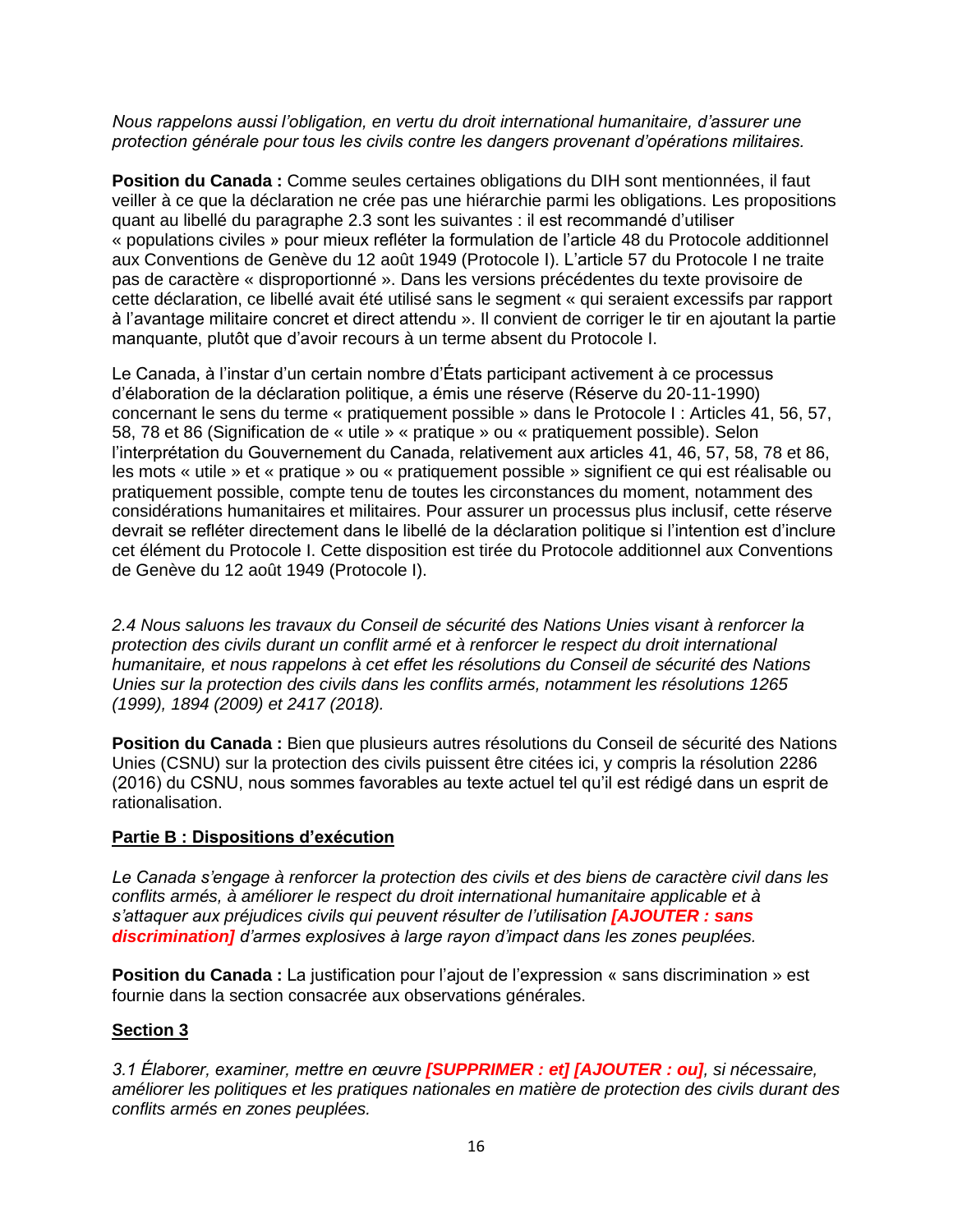**Position du Canada** : Le besoin d'élaborer, d'examiner, de mettre en œuvre ou d'améliorer les politiques et les pratiques nationales varie inévitablement selon les différents États participant à ce processus de consultation. Le Canada propose de remplacer « et » par « ou », mais il accepterait également le texte actuel, tel qu'il est rédigé, avec l'ajout de « S'il y a lieu, » au début du paragraphe.

*3.2 S'assurer que nos forces armées reçoivent une formation complète en matière de droit international humanitaire [SUPPRIMER : et] [AJOUTER : , y compris] sur les mesures [AJOUTER : appropriées] et les bonnes pratiques à appliquer lorsqu'elles prennent part à des hostilités dans des zones peuplées, dans le but de protéger les civils et les biens de caractère civil.*

**Position du Canada** : Le Canada propose d'améliorer cette disposition afin de préciser que ces mesures et bonnes pratiques ne viennent pas s'ajouter au droit international humanitaire, mais qu'elles sont plutôt conformes à celui-ci.

*3.3 Veiller à ce que nos forces armées adoptent et mettent en œuvre un éventail de politiques et de pratiques visant à éviter les dommages civils, notamment en limitant l'utilisation d'armes explosives à large rayon d'impact dans des zones peuplées, lorsque les effets [AJOUTER : accidentels] [AJOUTER : sur la population civile ou les biens civils] [SUPPRIMER : risquent de dépasser un objectif militaire] [AJOUTER : sont excessifs par rapport à l'avantage militaire attendu, et en s'assurant qu'aucune arme explosive ne soit employée sans discrimination en zones peuplées].*

**Position du Canada :** Le Canada reconnaît que l'intention de cette disposition d'exécution, et de la déclaration en général, consiste à contribuer à renforcer la protection des civils dans les guerres urbaines. Toutefois, le texte actuel ne reflète pas avec exactitude le principe de proportionnalité tel qu'il est défini en DIH. Il semble s'agir ici de la politique d'évitement reformulée, et inutilement qui plus est, car l'application effective du DIH, déjà prévue à l'article 2, couvre déjà ce point. Le Canada n'est pas favorable à la création d'une nouvelle norme concernant l'utilisation des armes. Plus précisément, le concept d'au-delà de la « zone immédiate d'un objectif militaire » est étranger au DIH. Par contre, on retrouve en DIH les concepts d'« avantage militaire » [PA I, alinéa 51(5)b)] ou d'« objectif militaire » [PA I, paragraphe 52(2)]. L'effet souhaité pour limiter les pertes en vies humaines dans la population civile est abordé à l'alinéa 51(5)b) par la mention de l'« avantage militaire ».

La proposition de libellé du Canada harmonise mieux ce paragraphe avec le DIH. Les attaques ne peuvent pas viser des populations ou des objets civils, et la règle de proportionnalité permet aux attaques d'avoir des effets collatéraux sur des objets et des personnes, à condition que ces effets ne soient pas excessifs par rapport à l'avantage militaire attendu. Le Canada serait ouvert à d'autres formulations qui renforcent les obligations existantes en matière de droit international humanitaire.

*3.4 Veiller à ce que nos forces armées tiennent compte des effets [AJOUTER : indirects] [SUPPRIMER : directs et démultipliés] sur les civils et les biens de caractère civil qui peuvent être raisonnablement prévus dans la planification d'opérations militaires et l'exécution d'attaques dans des zones peuplées.*

**Position du Canada :** Le Canada estime que le texte tel qu'il est rédigé ne doit pas être interprété comme créant de nouvelles obligations allant au-delà du DIH. Le Protocole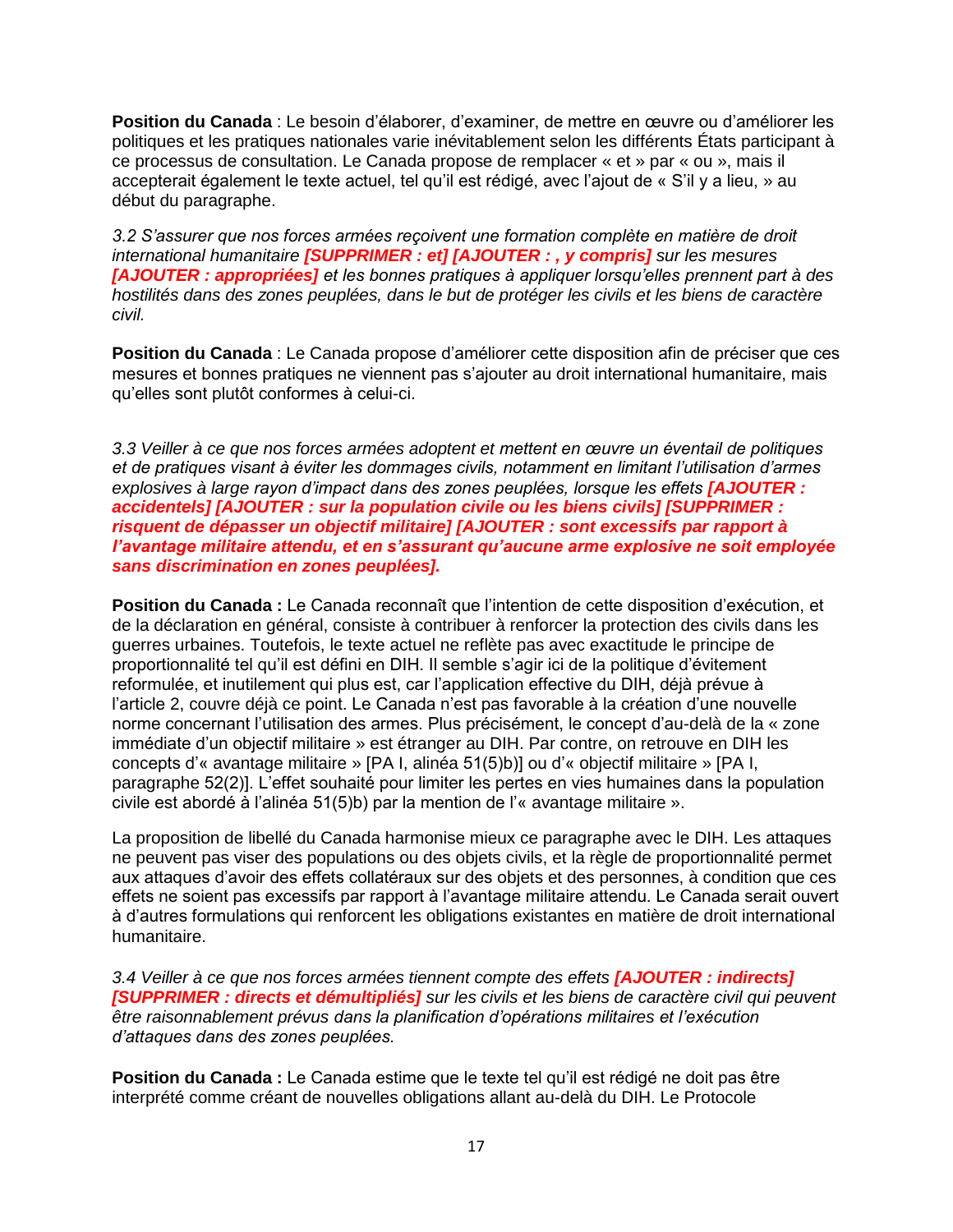additionnel I interdit aux parties à un conflit de perpétrer « les attaques dont on peut attendre qu'elles causent incidemment des pertes en vies humaines dans la population civile, des blessures aux personnes civiles, des dommages aux biens de caractère civil, ou une combinaison de ces pertes et dommages, qui seraient excessifs par rapport à l'avantage militaire concret et direct attendu » (article 51). Le Canada serait également ouvert à d'autres formulations, telles que « Veiller à ce que nos forces armées adoptent et mettent en œuvre des politiques et des pratiques qui réduisent au minimum les préjudices causés aux civils.

Le Canada recommande de supprimer le terme « effets directs » puisque les attaques et leurs effets connexes ne peuvent viser que des combattants ou des objectifs militaires. Le DIH interdit d'attaquer directement des populations civiles ou des biens de caractère civil, et tout effet sur ceux-ci résultant de la poursuite d'une attaque légitime doit être accidentel et non excessif par rapport à l'avantage militaire escompté de l'attaque.

En outre, le terme « effets démultipliés » n'est pas défini en droit international. Le DIH interdit les attaques sans discrimination qui font usage d'armes ou de méthodes de guerre qui ne peuvent être dirigées contre un objectif militaire spécifique ou dont les effets ne peuvent être suffisamment limités. L'article 51 du PA 1 reconnaît que des préjudices aux civils et des dommages aux biens de caractère civil peuvent résulter d'une attaque légitime contre un objectif militaire. Une attaque qui ne risquerait pas de causer accidentellement des pertes en vies humaines dans la population civile, des blessures aux personnes civiles ou une combinaison de ces pertes et dommages qui seraient excessifs par rapport à l'avantage militaire concret et direct attendu est légitime. Ainsi, le texte actuel ne reflète pas avec exactitude le principe de proportionnalité tel qu'il est défini en DIH. Le Canada n'est pas favorable à la création d'une nouvelle norme concernant l'utilisation des armes. Plus précisément, le concept d'au-delà de la « zone immédiate d'un objectif militaire » est étranger au DIH. Par contre, on retrouve en DIH les concepts d'« avantage militaire » [PA I, alinéa 51(5)b)] ou d'« objectif militaire » [PA I, paragraphe 52(2)]. L'effet souhaité pour limiter les pertes en vies humaines dans la population civile est abordé à l'alinéa 51(5)b) par la mention de l'« avantage militaire ». Le Canada serait ouvert à d'autres formulations qui renforcent les obligations existantes en matière de droit international humanitaire.

*3.6 Faciliter la diffusion et la compréhension du droit international humanitaire et promouvoir son respect et son application par toutes les parties aux conflits armés, notamment les groupes armés non étatiques.*

**Position du Canada :** Le Canada peut accepter de « promouvoir son respect et son application ». Toutefois, « veiller au respect » ne serait pas acceptable pour le Canada. Le Canada est d'avis que l'obligation de « veiller au respect » prévue à l'article 1 commun se limite à l'obligation juridique des États parties à un conflit armé de veiller à ce que ses forces et les tiers relevant de son administration respectent le DIH tel qu'il est énoncé dans les Conventions de Genève de 1949 et, le cas échéant, dans les Protocoles I et III. À ce titre, le Canada n'appuie pas l'interprétation plus générale de l'article 1 commun.

### **Section 4**

*4.2 Recueillir et, lorsque cela est possible et approprié, partager et mettre à la disposition du public des données ventilées sur les effets [AJOUTER : indirects] [SUPPRIMER : directs et*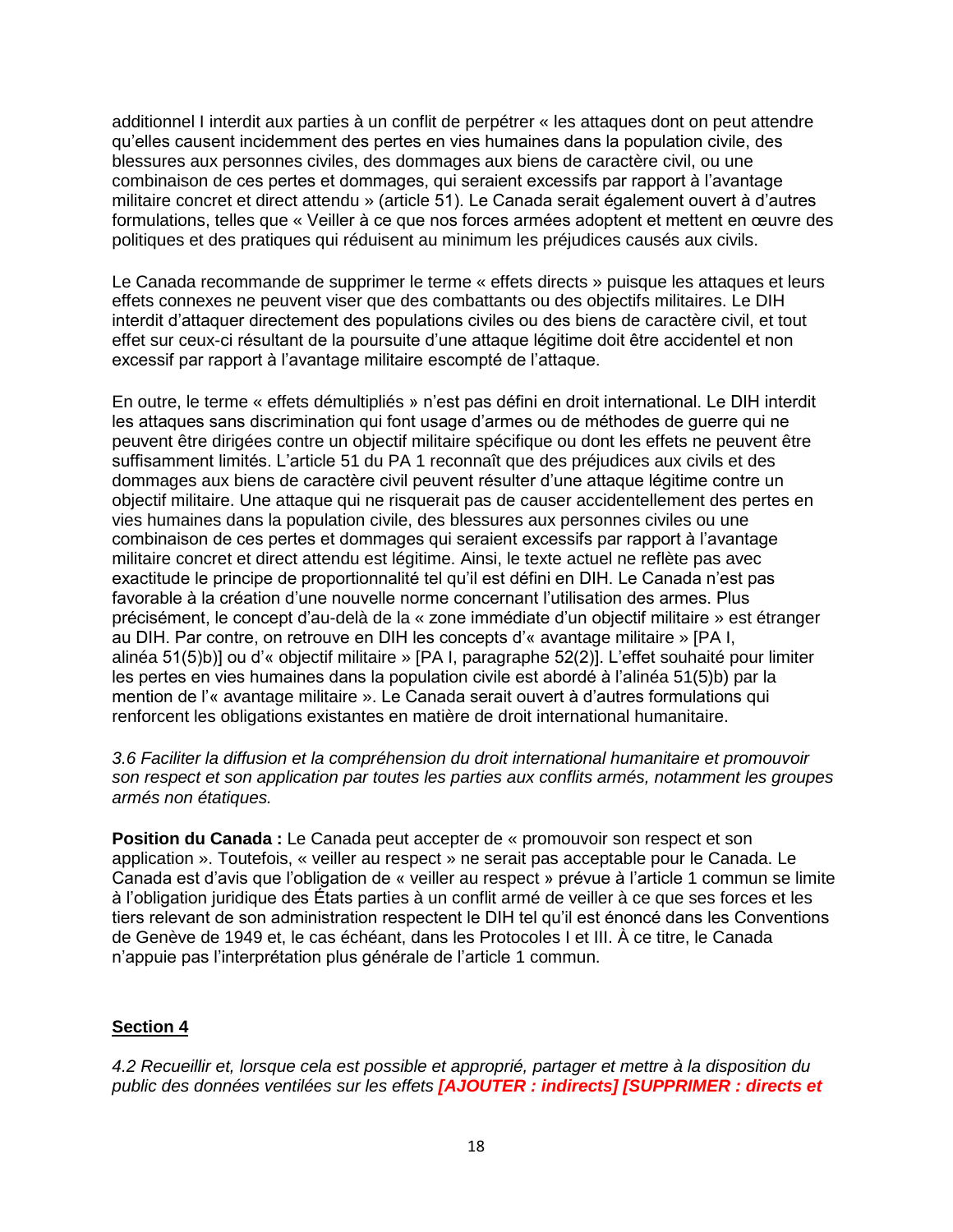*démultipliés] sur les civils des opérations militaires canadiennes impliquant l'utilisation d'armes explosives à large rayon d'impact.*

**Position du Canada :** Le Canada recommande de supprimer le terme « effets directs » puisque les attaques et leurs effets connexes ne peuvent viser que des combattants ou des objectifs militaires. Le DIH interdit d'attaquer directement des populations civiles ou des biens de caractère civil, et tout effet sur ceux-ci résultant de la poursuite d'une attaque légitime doit être accidentel et non excessif par rapport à l'avantage militaire escompté de l'attaque.

En outre, le terme « effets démultipliés » n'est pas défini en droit international. Le DIH interdit les attaques sans discrimination qui font usage d'armes ou de méthodes de guerre qui ne peuvent être dirigées contre un objectif militaire spécifique ou dont les effets ne peuvent être suffisamment limités. L'article 51 du PA 1 reconnaît que des préjudices aux civils et des dommages aux biens de caractère civil peuvent résulter d'une attaque légitime contre un objectif militaire. Une attaque qui ne risquerait pas de causer accidentellement des pertes en vies humaines dans la population civile, des blessures aux personnes civiles ou une combinaison de ces pertes et dommages qui seraient excessifs par rapport à l'avantage militaire concret et direct attendu est légitime.

Ainsi, le texte actuel ne reflète pas avec exactitude le principe de proportionnalité tel qu'il est défini en DIH. Le Canada n'est pas favorable à la création d'une nouvelle norme concernant l'utilisation des armes. Plus précisément, le concept d'au-delà de la « zone immédiate d'un objectif militaire » est étranger au DIH. Par contre, on retrouve en DIH les concepts d'« avantage militaire » [PA I, alinéa 51(5)b)] ou d'« objectif militaire » [PA I, paragraphe 52(2)]. L'effet souhaité pour limiter les pertes en vies humaines dans la population civile est abordé à l'alinéa 51(5)b) par la mention de l'« avantage militaire ». Le Canada serait ouvert à d'autres formulations qui renforcent les obligations existantes en matière de droit international humanitaire.

*4.3 Appuyer les travaux des Nations Unies, du Comité international de la Croix-Rouge (CICR) [AJOUTER : , d'organisations humanitaires] et d'autres organisations de la société civile [AJOUTER : à tous les niveaux] qui recueillent des données [AJOUTER : ventilées] sur les impacts des opérations militaires où des armes explosives à large rayon d'impact sont employées [AJOUTER : sans discrimination], selon les besoins.*

**Position du Canada :** L'ajout du segment « à tous les niveaux » vise à reconnaître les efforts de ces organisations non seulement au niveau international, mais aussi aux niveaux national et local, et à reconnaître que les acteurs locaux sont souvent en première ligne des interventions de protection dans les conflits armés. L'ajout de « ventilées » a pour but de refléter le libellé utilisé au paragraphe 4.2 pour assurer une plus grande cohérence.

*4.4 Déployer tous les efforts possibles pour aider les victimes, leurs familles et les collectivités touchées par un conflit armé d'une manière globale, intégrée [AJOUTER : , participative, sexospécifiques] et non discriminatoire, en tenant compte des droits des personnes handicapées et en soutenant la stabilisation après le conflit.*

**Position du Canada :** Le Canada propose d'ajouter les termes « participative » et « sexospécifiques » pour souligner l'importance de véritablement inclure les victimes, leurs familles et les collectivités dans la prise de décision concernant l'aide aux populations touchées,